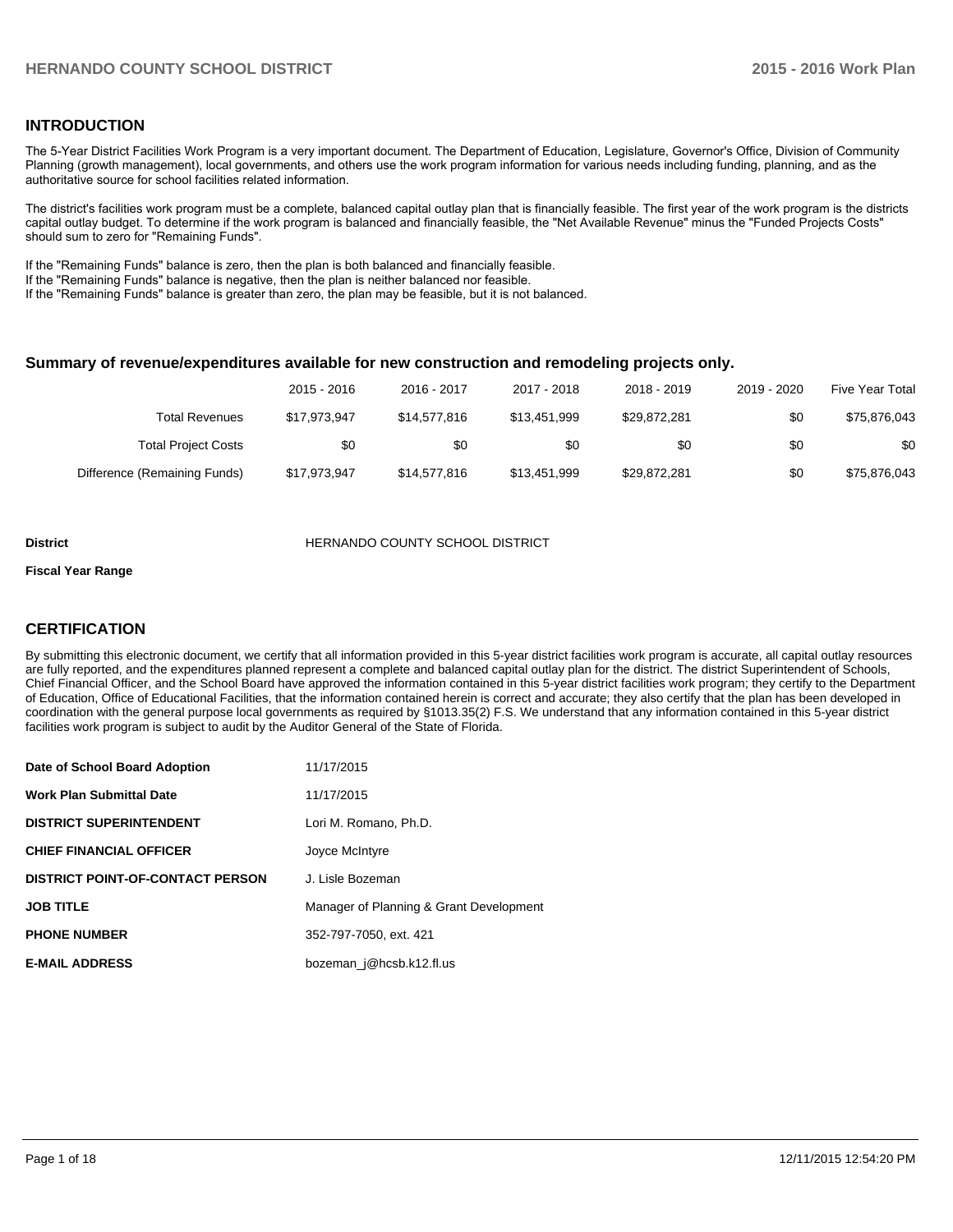# **Expenditures**

#### **Expenditure for Maintenance, Repair and Renovation from 1.50-Mills and PECO**

Annually, prior to the adoption of the district school budget, each school board must prepare a tentative district facilities work program that includes a schedule of major repair and renovation projects necessary to maintain the educational and ancillary facilities of the district.

|                                                                                                                                                                                                                                                                                                                                                                                                                                                                                                                                                                                                                                                                                                                                                                                    | Item                                                                                                                                                                                                                                                                                                                                                                                                                                                                                                                                                                                                                                                                                                                                    | $2015 - 2016$<br><b>Actual Budget</b> | 2016 - 2017<br>Projected | 2017 - 2018<br>Projected | 2018 - 2019<br>Projected | 2019 - 2020<br>Projected | <b>Total</b> |  |  |
|------------------------------------------------------------------------------------------------------------------------------------------------------------------------------------------------------------------------------------------------------------------------------------------------------------------------------------------------------------------------------------------------------------------------------------------------------------------------------------------------------------------------------------------------------------------------------------------------------------------------------------------------------------------------------------------------------------------------------------------------------------------------------------|-----------------------------------------------------------------------------------------------------------------------------------------------------------------------------------------------------------------------------------------------------------------------------------------------------------------------------------------------------------------------------------------------------------------------------------------------------------------------------------------------------------------------------------------------------------------------------------------------------------------------------------------------------------------------------------------------------------------------------------------|---------------------------------------|--------------------------|--------------------------|--------------------------|--------------------------|--------------|--|--|
| <b>HVAC</b>                                                                                                                                                                                                                                                                                                                                                                                                                                                                                                                                                                                                                                                                                                                                                                        |                                                                                                                                                                                                                                                                                                                                                                                                                                                                                                                                                                                                                                                                                                                                         | \$2,774,145                           | \$1.842.000              | \$6,565,781              | \$5,467,000              | \$22,081,823             | \$38,730,749 |  |  |
|                                                                                                                                                                                                                                                                                                                                                                                                                                                                                                                                                                                                                                                                                                                                                                                    | Locations: BROOKSVILLE ELEMENTARY, CENTRAL SENIOR HIGH, CHALLENGER K-8 SCHOOL OF SCIENCE AND MATHEMATICS,<br>CHOCACHATTI ELEMENTARY, DELORES S PARROTT MIDDLE, DELTONA ELEMENTARY, EASTSIDE ELEMENTARY, Endeavor<br>Academy, EXPLORER K-8, FOX CHAPEL MIDDLE, FRANK W SPRINGSTEAD SENIOR HIGH, HERNANDO ADMINISTRATIVE SUPPORT,<br>HERNANDO SENIOR HIGH, JOHN D FLOYD K-8, MOTON ELEMENTARY, NATURE COAST TECHNICAL HIGH, PINE GROVE<br>ELEMENTARY, POWELL MIDDLE, SPRING HILL ELEMENTARY, SUNCOAST ELEMENTARY, Weeki Wachee High School, WEST<br>HERNANDO MIDDLE, WESTSIDE ELEMENTARY, Winding Waters K-8                                                                                                                              |                                       |                          |                          |                          |                          |              |  |  |
| Flooring                                                                                                                                                                                                                                                                                                                                                                                                                                                                                                                                                                                                                                                                                                                                                                           |                                                                                                                                                                                                                                                                                                                                                                                                                                                                                                                                                                                                                                                                                                                                         | \$183,500                             | \$377,000                | \$149,500                | \$380,500                | \$669,500                | \$1,760,000  |  |  |
|                                                                                                                                                                                                                                                                                                                                                                                                                                                                                                                                                                                                                                                                                                                                                                                    | Locations: BROOKSVILLE ELEMENTARY, CENTRAL SENIOR HIGH, CHALLENGER K-8 SCHOOL OF SCIENCE AND MATHEMATICS,<br>CHOCACHATTI ELEMENTARY, DELORES S PARROTT MIDDLE, DELTONA ELEMENTARY, EASTSIDE ELEMENTARY, Endeavor<br>Academy, EXPLORER K-8, FOX CHAPEL MIDDLE, FRANK W SPRINGSTEAD SENIOR HIGH, HERNANDO SENIOR HIGH, JOHN D FLOYD<br>K-8, MOTON ELEMENTARY, NATURE COAST TECHNICAL HIGH, PINE GROVE ELEMENTARY, POWELL MIDDLE, SPRING HILL<br>ELEMENTARY, SUNCOAST ELEMENTARY, Weeki Wachee High School, WEST HERNANDO MIDDLE, WESTSIDE ELEMENTARY, Winding<br>Waters K-8                                                                                                                                                               |                                       |                          |                          |                          |                          |              |  |  |
| Roofing                                                                                                                                                                                                                                                                                                                                                                                                                                                                                                                                                                                                                                                                                                                                                                            |                                                                                                                                                                                                                                                                                                                                                                                                                                                                                                                                                                                                                                                                                                                                         | \$2,634,945                           | \$2,491,000              | \$3,477,000              | \$1,660,150              | \$2,453,000              | \$12,716,095 |  |  |
|                                                                                                                                                                                                                                                                                                                                                                                                                                                                                                                                                                                                                                                                                                                                                                                    | ADULT EDUCATION, BROOKSVILLE ELEMENTARY, CENTRAL SENIOR HIGH, CHALLENGER K-8 SCHOOL OF SCIENCE AND<br>Locations:<br>MATHEMATICS, CHOCACHATTI ELEMENTARY, DELORES S PARROTT MIDDLE, DELTONA ELEMENTARY, DISTRICT<br>MAINTENANCE/PLANT OPERATIONS, DISTRICT TRANSPORTATION, DISTRICT WAREHOUSE, EASTSIDE ELEMENTARY, Endeavor<br>Academy, EXPLORER K-8, FOX CHAPEL MIDDLE, FRANK W SPRINGSTEAD SENIOR HIGH, HERNANDO ADMINISTRATIVE SUPPORT,<br>HERNANDO SENIOR HIGH, JOHN D FLOYD K-8, MOTON ELEMENTARY, NATURE COAST TECHNICAL HIGH, PINE GROVE<br>ELEMENTARY, POWELL MIDDLE, SPRING HILL ELEMENTARY, SUNCOAST ELEMENTARY, TRANSPORTATION 2, Weeki Wachee High<br>School, WEST HERNANDO MIDDLE, WESTSIDE ELEMENTARY, Winding Waters K-8 |                                       |                          |                          |                          |                          |              |  |  |
| Safety to Life                                                                                                                                                                                                                                                                                                                                                                                                                                                                                                                                                                                                                                                                                                                                                                     |                                                                                                                                                                                                                                                                                                                                                                                                                                                                                                                                                                                                                                                                                                                                         | \$300,500                             | \$203,000                | \$36,000                 | \$25,000                 | \$30,000                 | \$594,500    |  |  |
|                                                                                                                                                                                                                                                                                                                                                                                                                                                                                                                                                                                                                                                                                                                                                                                    | Locations: BROOKSVILLE ELEMENTARY, CENTRAL SENIOR HIGH, CHALLENGER K-8 SCHOOL OF SCIENCE AND MATHEMATICS,<br>CHOCACHATTI ELEMENTARY, DELORES S PARROTT MIDDLE, DELTONA ELEMENTARY, EASTSIDE ELEMENTARY, Endeavor<br>Academy, EXPLORER K-8, FOX CHAPEL MIDDLE, FRANK W SPRINGSTEAD SENIOR HIGH, HERNANDO SENIOR HIGH, JOHN D FLOYD<br>K-8, MOTON ELEMENTARY, NATURE COAST TECHNICAL HIGH, PINE GROVE ELEMENTARY, POWELL MIDDLE, SPRING HILL<br>ELEMENTARY, SUNCOAST ELEMENTARY, Weeki Wachee High School, WEST HERNANDO MIDDLE, WESTSIDE ELEMENTARY, Winding<br>Waters K-8                                                                                                                                                               |                                       |                          |                          |                          |                          |              |  |  |
| Fencing                                                                                                                                                                                                                                                                                                                                                                                                                                                                                                                                                                                                                                                                                                                                                                            |                                                                                                                                                                                                                                                                                                                                                                                                                                                                                                                                                                                                                                                                                                                                         | \$23,000                              | \$20,000                 | \$20,000                 | \$20,000                 | \$20,000                 | \$103,000    |  |  |
|                                                                                                                                                                                                                                                                                                                                                                                                                                                                                                                                                                                                                                                                                                                                                                                    | Locations: BROOKSVILLE ELEMENTARY, CENTRAL SENIOR HIGH, CHALLENGER K-8 SCHOOL OF SCIENCE AND MATHEMATICS,<br>CHOCACHATTI ELEMENTARY, DELORES S PARROTT MIDDLE, DELTONA ELEMENTARY, EASTSIDE ELEMENTARY, Endeavor<br>Academy, EXPLORER K-8, FOX CHAPEL MIDDLE, FRANK W SPRINGSTEAD SENIOR HIGH, HERNANDO SENIOR HIGH, JOHN D FLOYD<br>K-8, MOTON ELEMENTARY, NATURE COAST TECHNICAL HIGH, PINE GROVE ELEMENTARY, POWELL MIDDLE, SPRING HILL<br>ELEMENTARY, SUNCOAST ELEMENTARY, Weeki Wachee High School, WEST HERNANDO MIDDLE, WESTSIDE ELEMENTARY, Winding<br>Waters K-8                                                                                                                                                               |                                       |                          |                          |                          |                          |              |  |  |
| Parking                                                                                                                                                                                                                                                                                                                                                                                                                                                                                                                                                                                                                                                                                                                                                                            |                                                                                                                                                                                                                                                                                                                                                                                                                                                                                                                                                                                                                                                                                                                                         | \$130,000                             | \$380,000                | \$80,000                 | \$80,000                 | \$80,000                 | \$750,000    |  |  |
| Locations: ADULT EDUCATION, BROOKSVILLE ELEMENTARY, CENTRAL SENIOR HIGH, CHALLENGER K-8 SCHOOL OF SCIENCE AND<br>MATHEMATICS, CHOCACHATTI ELEMENTARY, DELORES S PARROTT MIDDLE, DELTONA ELEMENTARY, DISTRICT<br>MAINTENANCE/PLANT OPERATIONS, DISTRICT TRANSPORTATION, DISTRICT WAREHOUSE, EASTSIDE ELEMENTARY, ELAINE<br>BEELER EDUCATIONAL RESOURCE CENTER, Endeavor Academy, EXPLORER K-8, FOX CHAPEL MIDDLE, FRANK W SPRINGSTEAD<br>SENIOR HIGH, HERNANDO ADMINISTRATIVE SUPPORT, HERNANDO SENIOR HIGH, JOHN D FLOYD K-8, MOTON ELEMENTARY,<br>NATURE COAST TECHNICAL HIGH, PINE GROVE ELEMENTARY, POWELL MIDDLE, SPRING HILL ELEMENTARY, SUNCOAST<br>ELEMENTARY, TRANSPORTATION 2, Weeki Wachee High School, WEST HERNANDO MIDDLE, WESTSIDE ELEMENTARY, Winding<br>Waters K-8 |                                                                                                                                                                                                                                                                                                                                                                                                                                                                                                                                                                                                                                                                                                                                         |                                       |                          |                          |                          |                          |              |  |  |
| Electrical                                                                                                                                                                                                                                                                                                                                                                                                                                                                                                                                                                                                                                                                                                                                                                         |                                                                                                                                                                                                                                                                                                                                                                                                                                                                                                                                                                                                                                                                                                                                         | \$155,000                             | \$183,000                | \$150,000                | \$145,500                | \$159,000                | \$792,500    |  |  |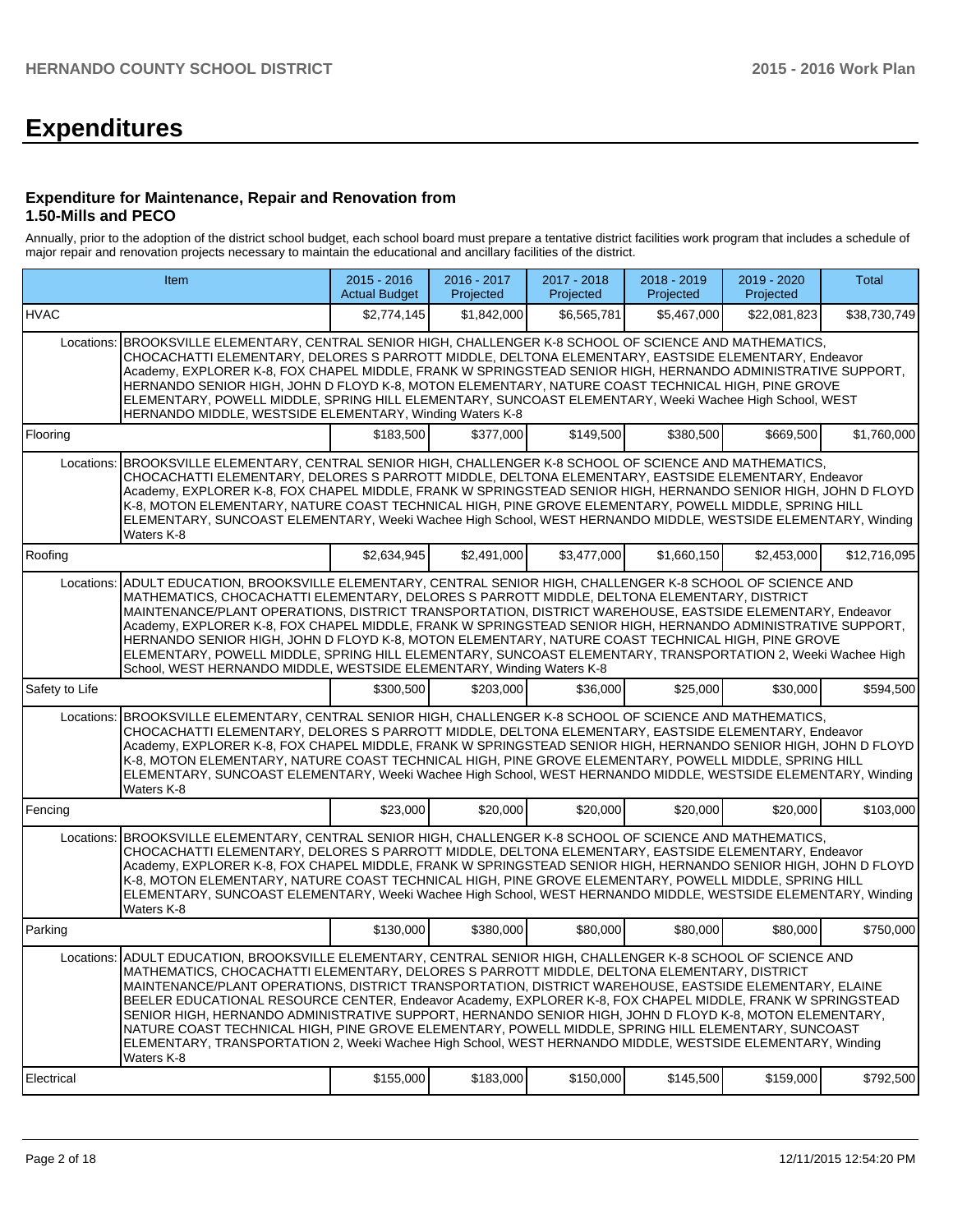| Locations:                       |                                                                                                                                                                                                                                                                                                                                                                                                                                                                                                                                                                                                                                                                                                                                                                                                                                                |             |             |              |             |              | ADULT EDUCATION, BROOKSVILLE ELEMENTARY, CENTRAL SENIOR HIGH, CHALLENGER K-8 SCHOOL OF SCIENCE AND<br>MATHEMATICS, CHOCACHATTI ELEMENTARY, DELORES S PARROTT MIDDLE, DELTONA ELEMENTARY, DISTRICT<br>MAINTENANCE/PLANT OPERATIONS, DISTRICT TRANSPORTATION, DISTRICT WAREHOUSE, EASTSIDE ELEMENTARY, Endeavor<br>Academy, EXPLORER K-8, FOX CHAPEL MIDDLE, FRANK W SPRINGSTEAD SENIOR HIGH, HERNANDO ADMINISTRATIVE SUPPORT,<br>HERNANDO SENIOR HIGH, JOHN D FLOYD K-8, MOTON ELEMENTARY, NATURE COAST TECHNICAL HIGH, PINE GROVE<br>ELEMENTARY, POWELL MIDDLE, REILY EXCEPTIONAL STUDENT EDUCATION CENTER, SPRING HILL ELEMENTARY, SUNCOAST<br>ELEMENTARY, TRANSPORTATION 2, Weeki Wachee High School, WESTSIDE ELEMENTARY, Winding Waters K-8 |  |  |  |  |  |  |  |  |  |  |  |
|----------------------------------|------------------------------------------------------------------------------------------------------------------------------------------------------------------------------------------------------------------------------------------------------------------------------------------------------------------------------------------------------------------------------------------------------------------------------------------------------------------------------------------------------------------------------------------------------------------------------------------------------------------------------------------------------------------------------------------------------------------------------------------------------------------------------------------------------------------------------------------------|-------------|-------------|--------------|-------------|--------------|-------------------------------------------------------------------------------------------------------------------------------------------------------------------------------------------------------------------------------------------------------------------------------------------------------------------------------------------------------------------------------------------------------------------------------------------------------------------------------------------------------------------------------------------------------------------------------------------------------------------------------------------------------------------------------------------------------------------------------------------------|--|--|--|--|--|--|--|--|--|--|--|
|                                  |                                                                                                                                                                                                                                                                                                                                                                                                                                                                                                                                                                                                                                                                                                                                                                                                                                                |             |             |              |             |              |                                                                                                                                                                                                                                                                                                                                                                                                                                                                                                                                                                                                                                                                                                                                                 |  |  |  |  |  |  |  |  |  |  |  |
| <b>Fire Alarm</b>                |                                                                                                                                                                                                                                                                                                                                                                                                                                                                                                                                                                                                                                                                                                                                                                                                                                                | \$400,000   | \$40,000    | \$40,000     | \$40,000    | \$40,000     | \$560,000                                                                                                                                                                                                                                                                                                                                                                                                                                                                                                                                                                                                                                                                                                                                       |  |  |  |  |  |  |  |  |  |  |  |
| Locations:                       | ADULT EDUCATION, BROOKSVILLE ELEMENTARY, CENTRAL SENIOR HIGH, CHALLENGER K-8 SCHOOL OF SCIENCE AND<br>MATHEMATICS, CHOCACHATTI ELEMENTARY, DAWN CENTER, DELORES S PARROTT MIDDLE, DELTONA ELEMENTARY, DISTRICT<br>MAINTENANCE/PLANT OPERATIONS, DISTRICT TRANSPORTATION, DISTRICT WAREHOUSE, EASTSIDE ELEMENTARY, ELAINE<br>BEELER EDUCATIONAL RESOURCE CENTER, Endeavor Academy, EXPLORER K-8, FOX CHAPEL MIDDLE, FRANK W SPRINGSTEAD<br>SENIOR HIGH, HERNANDO ADMINISTRATIVE SUPPORT, HERNANDO SENIOR HIGH, JOHN D FLOYD K-8, MOTON ELEMENTARY,<br>NATURE COAST TECHNICAL HIGH, PINE GROVE ELEMENTARY, POWELL MIDDLE, REILY EXCEPTIONAL STUDENT EDUCATION<br>CENTER, SPRING HILL ELEMENTARY, SUNCOAST ELEMENTARY, TRANSPORTATION 2, Weeki Wachee High School, WEST<br>HERNANDO MIDDLE, WESTSIDE ELEMENTARY, Winding Waters K-8               |             |             |              |             |              |                                                                                                                                                                                                                                                                                                                                                                                                                                                                                                                                                                                                                                                                                                                                                 |  |  |  |  |  |  |  |  |  |  |  |
| Telephone/Intercom System        |                                                                                                                                                                                                                                                                                                                                                                                                                                                                                                                                                                                                                                                                                                                                                                                                                                                | \$100,000   | \$0         | \$0          | \$0         | \$0          | \$100,000                                                                                                                                                                                                                                                                                                                                                                                                                                                                                                                                                                                                                                                                                                                                       |  |  |  |  |  |  |  |  |  |  |  |
|                                  | Locations: HERNANDO SENIOR HIGH                                                                                                                                                                                                                                                                                                                                                                                                                                                                                                                                                                                                                                                                                                                                                                                                                |             |             |              |             |              |                                                                                                                                                                                                                                                                                                                                                                                                                                                                                                                                                                                                                                                                                                                                                 |  |  |  |  |  |  |  |  |  |  |  |
| <b>Closed Circuit Television</b> |                                                                                                                                                                                                                                                                                                                                                                                                                                                                                                                                                                                                                                                                                                                                                                                                                                                | \$0         | \$0         | \$0          | \$0]        | \$0          | \$0                                                                                                                                                                                                                                                                                                                                                                                                                                                                                                                                                                                                                                                                                                                                             |  |  |  |  |  |  |  |  |  |  |  |
|                                  | Locations: No Locations for this expenditure.                                                                                                                                                                                                                                                                                                                                                                                                                                                                                                                                                                                                                                                                                                                                                                                                  |             |             |              |             |              |                                                                                                                                                                                                                                                                                                                                                                                                                                                                                                                                                                                                                                                                                                                                                 |  |  |  |  |  |  |  |  |  |  |  |
| <b>P</b> aint                    |                                                                                                                                                                                                                                                                                                                                                                                                                                                                                                                                                                                                                                                                                                                                                                                                                                                | \$80,200    | \$44,500    | \$47,500     | \$682,500   | \$89,500     | \$944,200                                                                                                                                                                                                                                                                                                                                                                                                                                                                                                                                                                                                                                                                                                                                       |  |  |  |  |  |  |  |  |  |  |  |
|                                  | ADULT EDUCATION, BROOKSVILLE ELEMENTARY, CENTRAL SENIOR HIGH, CHALLENGER K-8 SCHOOL OF SCIENCE AND<br>Locations:<br>MATHEMATICS, CHOCACHATTI ELEMENTARY, DAWN CENTER, DELORES S PARROTT MIDDLE, DELTONA ELEMENTARY, DISTRICT<br>MAINTENANCE/PLANT OPERATIONS, DISTRICT TRANSPORTATION, DISTRICT WAREHOUSE, EASTSIDE ELEMENTARY, ELAINE<br>BEELER EDUCATIONAL RESOURCE CENTER, Endeavor Academy, EXPLORER K-8, FOX CHAPEL MIDDLE, FRANK W SPRINGSTEAD<br>SENIOR HIGH, HERNANDO ADMINISTRATIVE SUPPORT, HERNANDO SENIOR HIGH, JOHN D FLOYD K-8, MOTON ELEMENTARY,<br>NATURE COAST TECHNICAL HIGH, PINE GROVE ELEMENTARY, POWELL MIDDLE, REILY EXCEPTIONAL STUDENT EDUCATION<br>CENTER, SPRING HILL ELEMENTARY, SUNCOAST ELEMENTARY, TRANSPORTATION 2, Weeki Wachee High School, WEST<br>HERNANDO MIDDLE, WESTSIDE ELEMENTARY, Winding Waters K-8 |             |             |              |             |              |                                                                                                                                                                                                                                                                                                                                                                                                                                                                                                                                                                                                                                                                                                                                                 |  |  |  |  |  |  |  |  |  |  |  |
| Maintenance/Repair               |                                                                                                                                                                                                                                                                                                                                                                                                                                                                                                                                                                                                                                                                                                                                                                                                                                                | \$2,711,250 | \$2,647,500 | \$1,235,500  | \$1,025,500 | \$1,192,600  | \$8,812,350                                                                                                                                                                                                                                                                                                                                                                                                                                                                                                                                                                                                                                                                                                                                     |  |  |  |  |  |  |  |  |  |  |  |
|                                  | Locations: BROOKSVILLE ELEMENTARY, CENTRAL SENIOR HIGH, CHALLENGER K-8 SCHOOL OF SCIENCE AND MATHEMATICS,<br>CHOCACHATTI ELEMENTARY, DELORES S PARROTT MIDDLE, DELTONA ELEMENTARY, EASTSIDE ELEMENTARY, Endeavor<br>Academy, EXPLORER K-8, FOX CHAPEL MIDDLE, FRANK W SPRINGSTEAD SENIOR HIGH, HERNANDO SENIOR HIGH, JOHN D FLOYD<br>K-8, MOTON ELEMENTARY, NATURE COAST TECHNICAL HIGH, PINE GROVE ELEMENTARY, POWELL MIDDLE, SPRING HILL<br>ELEMENTARY, SUNCOAST ELEMENTARY, Weeki Wachee High School, WEST HERNANDO MIDDLE, WESTSIDE ELEMENTARY, Winding<br>Waters K-8                                                                                                                                                                                                                                                                      |             |             |              |             |              |                                                                                                                                                                                                                                                                                                                                                                                                                                                                                                                                                                                                                                                                                                                                                 |  |  |  |  |  |  |  |  |  |  |  |
|                                  | <b>Sub Total:</b>                                                                                                                                                                                                                                                                                                                                                                                                                                                                                                                                                                                                                                                                                                                                                                                                                              | \$9,492,540 | \$8,228,000 | \$11,801,281 | \$9,526,150 | \$26,815,423 | \$65,863,394                                                                                                                                                                                                                                                                                                                                                                                                                                                                                                                                                                                                                                                                                                                                    |  |  |  |  |  |  |  |  |  |  |  |

| <b>IPECO Maintenance Expenditures</b> | \$413,367   | \$578,713   | \$643.223    | \$762,345   | \$823,710    | \$3,221,358  |
|---------------------------------------|-------------|-------------|--------------|-------------|--------------|--------------|
| 1.50 Mill Sub Total: I                | \$9,438,198 | \$8,628,954 | \$12,040,724 | \$9,193,805 | \$28,160,713 | \$67,462,394 |

| Other Items                                                                                                                                                                                                                                                                                                                                                                                                                                                                                                                                                              |  | $2015 - 2016$<br><b>Actual Budget</b> | $2016 - 2017$<br>Projected | 2017 - 2018<br>Projected | $2018 - 2019$<br>Projected | $2019 - 2020$<br>Projected | Total       |  |  |
|--------------------------------------------------------------------------------------------------------------------------------------------------------------------------------------------------------------------------------------------------------------------------------------------------------------------------------------------------------------------------------------------------------------------------------------------------------------------------------------------------------------------------------------------------------------------------|--|---------------------------------------|----------------------------|--------------------------|----------------------------|----------------------------|-------------|--|--|
| Athletics/Playgrounds                                                                                                                                                                                                                                                                                                                                                                                                                                                                                                                                                    |  | \$159,025                             | \$731.667                  | \$42.666                 | \$140,000                  | \$1,845,000                | \$2,918,358 |  |  |
| Locations BROOKSVILLE ELEMENTARY, CENTRAL SENIOR HIGH, CHALLENGER K-8 SCHOOL OF SCIENCE AND MATHEMATICS,<br>CHOCACHATTI ELEMENTARY, DELORES S PARROTT MIDDLE, DELTONA ELEMENTARY, EASTSIDE ELEMENTARY, Endeavor<br>Academy, EXPLORER K-8, FOX CHAPEL MIDDLE, FRANK W SPRINGSTEAD SENIOR HIGH, HERNANDO SENIOR HIGH, JOHN D<br>FLOYD K-8, MOTON ELEMENTARY, NATURE COAST TECHNICAL HIGH, PINE GROVE ELEMENTARY, POWELL MIDDLE, SPRING<br>HILL ELEMENTARY, SUNCOAST ELEMENTARY, Weeki Wachee High School, WEST HERNANDO MIDDLE, WESTSIDE ELEMENTARY,<br>Winding Waters K-8 |  |                                       |                            |                          |                            |                            |             |  |  |
| Portable Removal                                                                                                                                                                                                                                                                                                                                                                                                                                                                                                                                                         |  | \$0                                   | \$48,000                   | \$440,000                | ا 30                       | \$44,000                   | \$532,000   |  |  |
| Locations BROOKSVILLE ELEMENTARY, CENTRAL SENIOR HIGH, DELTONA ELEMENTARY, EASTSIDE ELEMENTARY, FRANK W<br>SPRINGSTEAD SENIOR HIGH, SPRING HILL ELEMENTARY, WESTSIDE ELEMENTARY                                                                                                                                                                                                                                                                                                                                                                                          |  |                                       |                            |                          |                            |                            |             |  |  |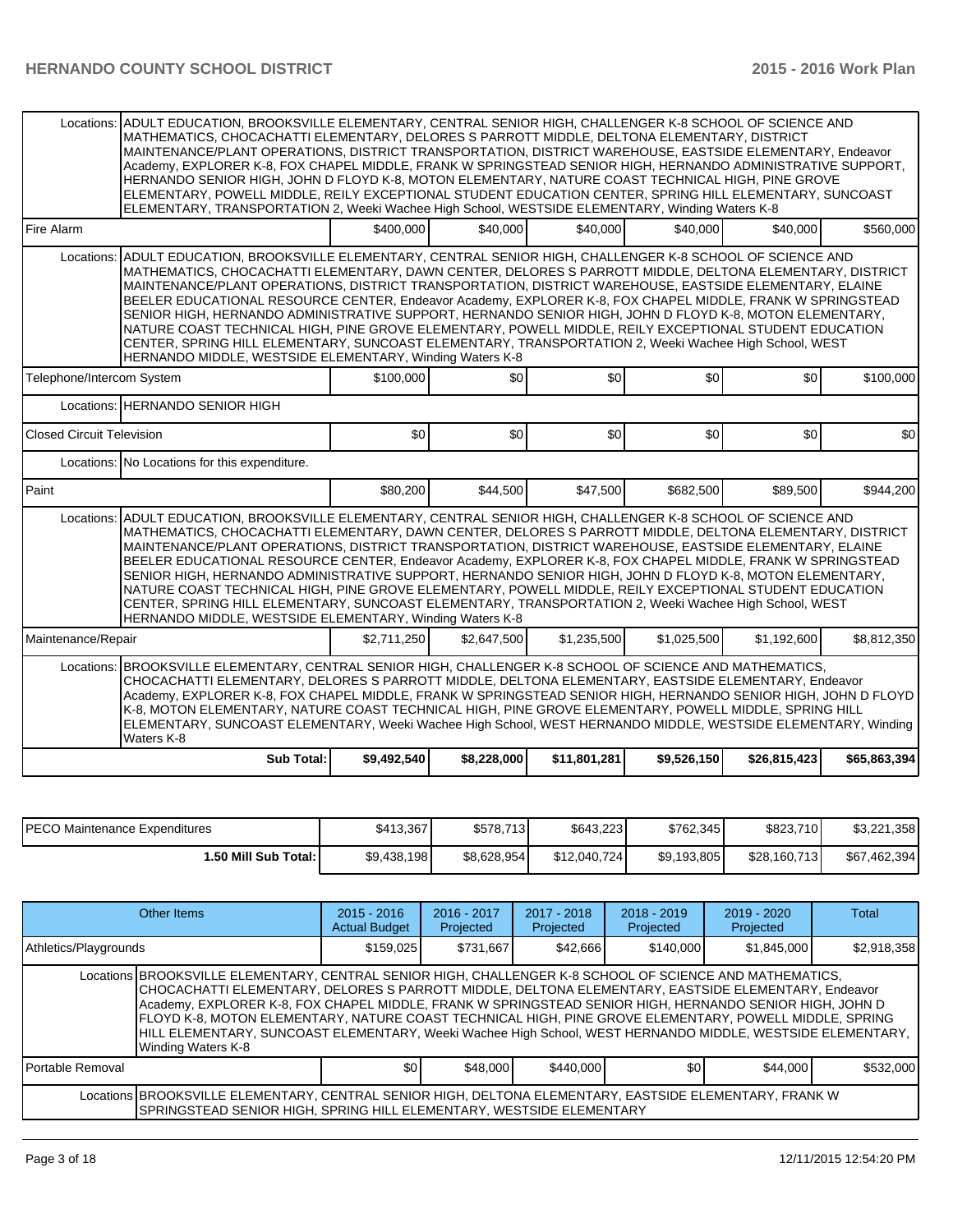| Indoor Air Quality |                                                                                                                                                                                                                                                                                                                                                                                                                                                                                                                                                                                                                                                                                                                                                                                                                                              | \$200,000   | \$200,000   | \$400,000    | \$290,000   | \$280,000    | \$1,370,000  |
|--------------------|----------------------------------------------------------------------------------------------------------------------------------------------------------------------------------------------------------------------------------------------------------------------------------------------------------------------------------------------------------------------------------------------------------------------------------------------------------------------------------------------------------------------------------------------------------------------------------------------------------------------------------------------------------------------------------------------------------------------------------------------------------------------------------------------------------------------------------------------|-------------|-------------|--------------|-------------|--------------|--------------|
|                    | Locations ADULT EDUCATION, BROOKSVILLE ELEMENTARY, CENTRAL SENIOR HIGH, CHALLENGER K-8 SCHOOL OF SCIENCE AND<br>MATHEMATICS, CHOCACHATTI ELEMENTARY, DAWN CENTER, DELORES S PARROTT MIDDLE, DELTONA ELEMENTARY,<br> DISTRICT MAINTENANCE/PLANT OPERATIONS, DISTRICT TRANSPORTATION, DISTRICT WAREHOUSE, EASTSIDE ELEMENTARY,<br>ELAINE BEELER EDUCATIONAL RESOURCE CENTER, Endeavor Academy, EXPLORER K-8, FOX CHAPEL MIDDLE, FRANK W<br>SPRINGSTEAD SENIOR HIGH, HERNANDO ADMINISTRATIVE SUPPORT, HERNANDO SENIOR HIGH, JOHN D FLOYD K-8, MOTON<br>IELEMENTARY, NATURE COAST TECHNICAL HIGH, PINE GROVE ELEMENTARY, POWELL MIDDLE, REILY EXCEPTIONAL STUDENT<br>EDUCATION CENTER, SPRING HILL ELEMENTARY, SUNCOAST ELEMENTARY, TRANSPORTATION 2, Weeki Wachee High School,<br>WEST HERNANDO MIDDLE, WESTSIDE ELEMENTARY, Winding Waters K-8 |             |             |              |             |              |              |
|                    | Total:                                                                                                                                                                                                                                                                                                                                                                                                                                                                                                                                                                                                                                                                                                                                                                                                                                       | \$9.851.565 | \$9,207,667 | \$12,683,947 | \$9,956,150 | \$28,984,423 | \$70,683,752 |

#### **Local 1.50 Mill Expenditure For Maintenance, Repair and Renovation**

Anticipated expenditures expected from local funding sources over the years covered by the current work plan.

| Item                                                         | $2015 - 2016$<br><b>Actual Budget</b> | 2016 - 2017<br>Projected | 2017 - 2018<br>Projected | 2018 - 2019<br>Projected | $2019 - 2020$<br>Projected | Total         |
|--------------------------------------------------------------|---------------------------------------|--------------------------|--------------------------|--------------------------|----------------------------|---------------|
| Remaining Maint and Repair from 1.5 Mills                    | \$9,438,198                           | \$8,628,954              | \$12,040,724             | \$9,193,805              | \$28,160,713               | \$67,462,394  |
| Maintenance/Repair Salaries                                  | \$4,057,488                           | \$4,000,000              | \$4,000,000              | \$4,000,000              | \$4,000,000                | \$20,057,488  |
| <b>School Bus Purchases</b>                                  | \$0                                   | \$500,000                | \$500,000                | \$500,000                | \$0                        | \$1,500,000   |
| Other Vehicle Purchases                                      | \$0                                   | \$0                      | \$0                      | \$0                      | \$0                        | \$0           |
| Capital Outlay Equipment                                     | \$0                                   | \$0                      | \$0                      | \$0                      | \$0                        | \$0           |
| Rent/Lease Payments                                          | \$548,385                             | \$500,000                | \$500,000                | \$500,000                | \$500,000                  | \$2,548,385   |
| <b>COP Debt Service</b>                                      | \$9,261,814                           | \$9,261,814              | \$9,261,814              | \$9,261,814              | \$9,261,814                | \$46,309,070  |
| Rent/Lease Relocatables                                      | \$0                                   | \$0                      | \$0                      | \$0                      | \$0                        | \$0           |
| <b>Environmental Problems</b>                                | \$0                                   | \$0                      | \$0                      | \$0                      | \$0                        | \$0           |
| ls.1011.14 Debt Service                                      | \$0                                   | \$0                      | \$0                      | \$0                      | \$0                        | \$0           |
| <b>Special Facilities Construction Account</b>               | \$0                                   | \$0                      | \$0                      | \$0                      | \$0                        | \$0           |
| Premiums for Property Casualty Insurance - 1011.71<br>(4a,b) | \$1,242,552                           | \$1,250,000              | \$1,250,000              | \$1,275,000              | \$1,275,000                | \$6,292,552   |
| <b>Qualified School Construction Bonds (QSCB)</b>            | \$0                                   | \$0                      | \$0                      | \$0                      | \$0                        | \$0           |
| Qualified Zone Academy Bonds (QZAB)                          | \$0                                   | \$0                      | \$0                      | \$0                      | \$0                        | \$0           |
| <b>Local Expenditure Totals:</b>                             | \$24,548,437                          | \$24,140,768             | \$27,552,538             | \$24,730,619             | \$43,197,527               | \$144,169,889 |

# **Revenue**

#### **1.50 Mill Revenue Source**

Schedule of Estimated Capital Outlay Revenue from each currently approved source which is estimated to be available for expenditures on the projects included in the tentative district facilities work program. All amounts are NET after considering carryover balances, interest earned, new COP's, 1011.14 and 1011.15 loans, etc. Districts cannot use 1.5-Mill funds for salaries except for those explicitly associated with maintenance/repair projects. (1011.71 (5), F.S.)

| Item                                           | Fund | $2015 - 2016$<br><b>Actual Value</b> | 2016 - 2017<br>Projected | $2017 - 2018$<br>Projected | $2018 - 2019$<br>Projected | $2019 - 2020$<br>Projected | Total            |
|------------------------------------------------|------|--------------------------------------|--------------------------|----------------------------|----------------------------|----------------------------|------------------|
| (1) Non-exempt property<br>Iassessed valuation |      | \$8,420,099,226                      | \$9.029.002.373          | \$9.574.802.574            | \$10.143.270.368           | \$10,750,490,058           | \$47,917,664,599 |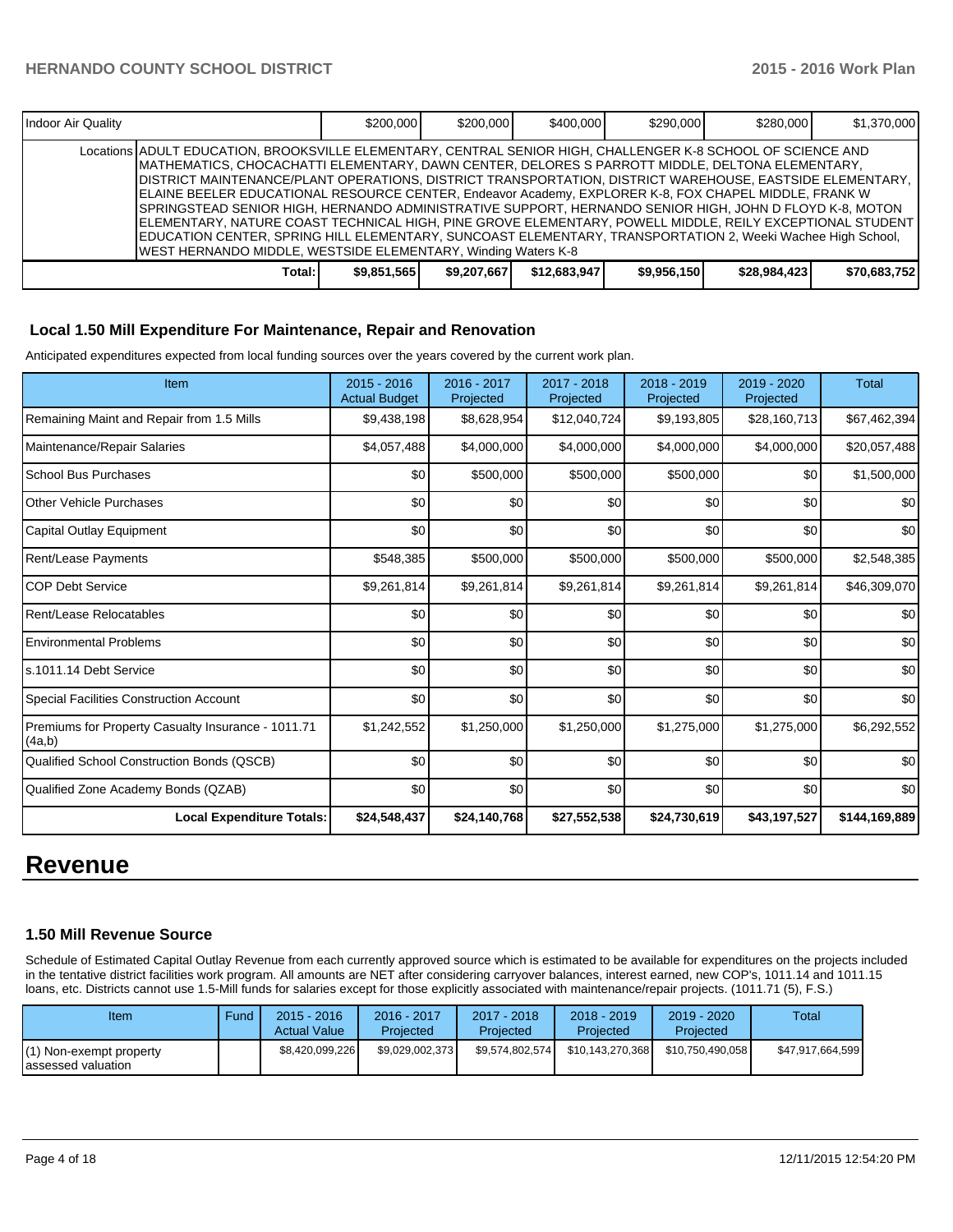| (2) The Millege projected for<br>discretionary capital outlay per<br>ls.1011.71   |     | 1.50         | 1.50 I       | 1.50         | 1.50         | 1.50 l       |              |
|-----------------------------------------------------------------------------------|-----|--------------|--------------|--------------|--------------|--------------|--------------|
| (3) Full value of the 1.50-Mill<br>discretionary capital outlay per<br>ls.1011.71 |     | \$14.145.767 | \$15,168,724 | \$16,085,668 | \$17,040,694 | \$18,060,823 | \$80,501,676 |
| $(4)$ Value of the portion of the 1.50<br>l-Mill ACTUALLY levied                  | 370 | \$12,124,943 | \$13,001,763 | \$13,787,716 | \$14,606,309 | \$15,480,706 | \$69,001,437 |
| $(5)$ Difference of lines $(3)$ and $(4)$                                         |     | \$2.020.824  | \$2,166,961  | \$2,297,952  | \$2,434,385  | \$2,580,117  | \$11,500,239 |

# **PECO Revenue Source**

The figure in the row designated "PECO Maintenance" will be subtracted from funds available for new construction because PECO maintenance dollars cannot be used for new construction.

| <b>Item</b>                   | Fund | $2015 - 2016$<br><b>Actual Budget</b> | $2016 - 2017$<br>Projected | 2017 - 2018<br>Projected | $2018 - 2019$<br>Projected | $2019 - 2020$<br>Projected | Total       |
|-------------------------------|------|---------------------------------------|----------------------------|--------------------------|----------------------------|----------------------------|-------------|
| <b>PECO New Construction</b>  | 340  | \$261.175                             | \$0 <sub>1</sub>           | \$0                      | \$0 <sub>0</sub>           | \$0 <sub>1</sub>           | \$261,175   |
| PECO Maintenance Expenditures |      | \$413.367                             | \$578.713                  | \$643.223                | \$762.345                  | \$823,710                  | \$3,221,358 |
|                               |      | \$674.542                             | \$578.713                  | \$643.223                | \$762.345                  | \$823,710                  | \$3,482,533 |

## **CO & DS Revenue Source**

Revenue from Capital Outlay and Debt Service funds.

| Item                                             | Fund | $2015 - 2016$<br><b>Actual Budget</b> | $2016 - 2017$<br>Projected | $2017 - 2018$<br>Projected | $2018 - 2019$<br>Projected | $2019 - 2020$<br>Projected | Total     |
|--------------------------------------------------|------|---------------------------------------|----------------------------|----------------------------|----------------------------|----------------------------|-----------|
| ICO & DS Cash Flow-through<br><b>Distributed</b> | 360  | \$150.722                             | \$150.722                  | \$150.722                  | \$150.722                  | \$150.722                  | \$753,610 |
| ICO & DS Interest on<br>Undistributed CO         | 360  | \$6.099                               | \$6,099                    | \$6,099                    | \$6,099                    | \$6,099                    | \$30,495  |
|                                                  |      | \$156.821                             | \$156,821                  | \$156.821                  | \$156,821                  | \$156.821                  | \$784,105 |

#### **Fair Share Revenue Source**

All legally binding commitments for proportionate fair-share mitigation for impacts on public school facilities must be included in the 5-year district work program.

| <b>Item</b>                                                                                                                                              | $2015 - 2016$<br><b>Actual Budget</b> | $2016 - 2017$<br>Projected | 2017 - 2018<br>Projected | $2018 - 2019$<br>Projected | $2019 - 2020$<br>Projected | Total        |
|----------------------------------------------------------------------------------------------------------------------------------------------------------|---------------------------------------|----------------------------|--------------------------|----------------------------|----------------------------|--------------|
| Brooksville Elementary Addition (56<br>student stations) - Quarry Preserve DRI<br>School Planning Agreement - will be re-<br>Itested at conditional plat | \$0                                   | \$0                        | \$0                      | \$10,529,770               | \$0                        | \$10,529,770 |
|                                                                                                                                                          | \$0                                   | \$0                        | \$0                      | \$10,529,770               | \$0                        | \$10,529,770 |

#### **Sales Surtax Referendum**

Specific information about any referendum for a 1-cent or ½-cent surtax referendum during the previous year.

**Did the school district hold a surtax referendum during the past fiscal year 2014 - 2015?**

Yes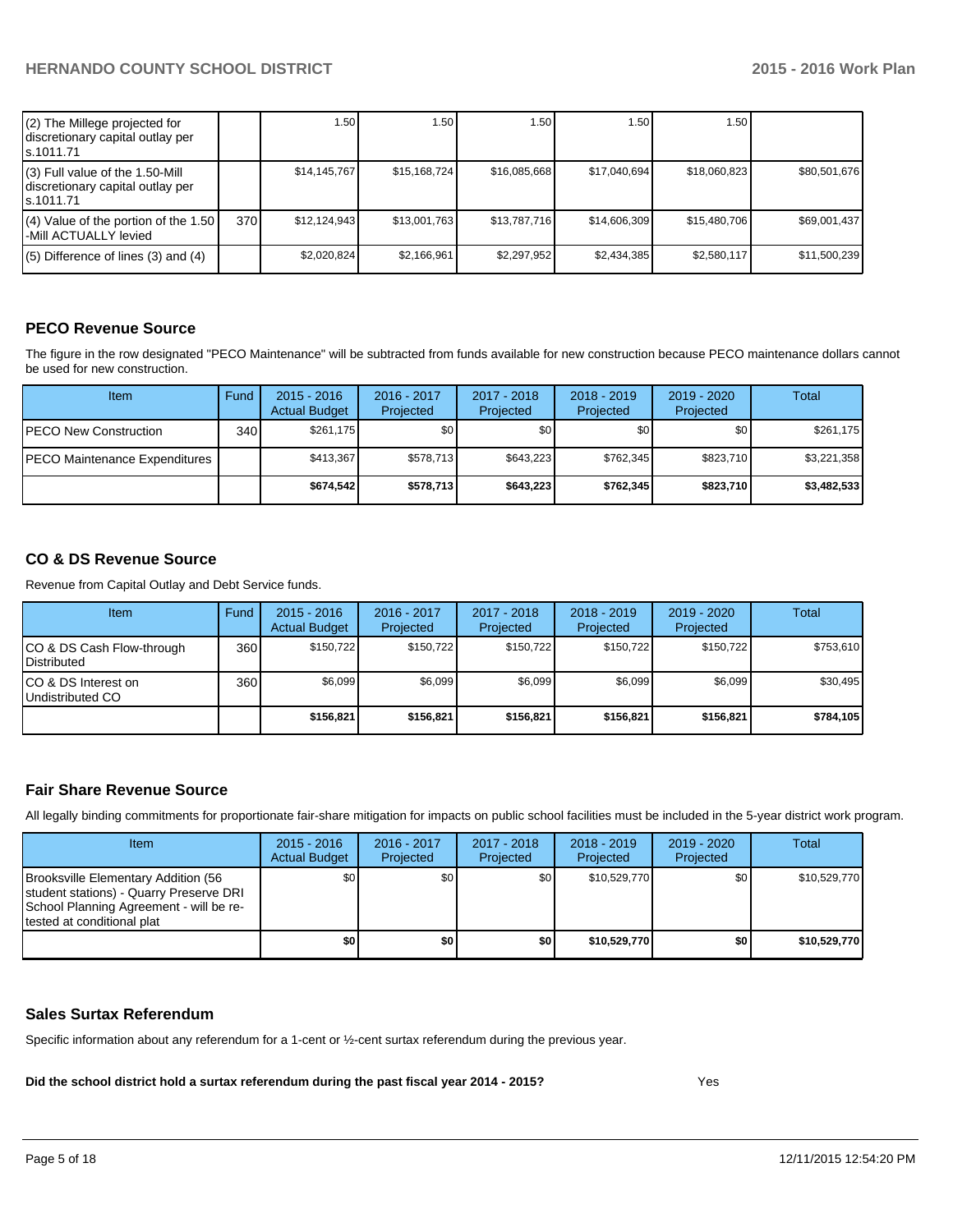| <b>Sales Surtax Type:</b>                                                   | <b>Half Cent Sales Surtax</b> |
|-----------------------------------------------------------------------------|-------------------------------|
| Date of Election:                                                           | 9/8/2015                      |
| Date of Expiration:                                                         | 9/8/2025                      |
| <b>Anticipated Revenue Start Date:</b>                                      | 1/1/2016                      |
| <b>Anticipated Revenue End Date:</b>                                        | 12/31/2026                    |
| <b>Estimated Annualized Revenue:</b>                                        | \$9,000,000                   |
| Total \$ Amount Projected to be Received for the<br><b>Duration of Tax:</b> | \$90,000,000                  |
| <b>Number of Years Tax In Effect:</b>                                       | 10                            |
| <b>Percentage of Vote FOR:</b>                                              | 61%                           |
| <b>Percentage of Vote AGAINST:</b>                                          | 39%                           |

# **Additional Revenue Source**

#### Any additional revenue sources

| Item                                                                                            | $2015 - 2016$<br><b>Actual Value</b> | 2016 - 2017<br>Projected | 2017 - 2018<br>Projected | 2018 - 2019<br>Projected | 2019 - 2020<br>Projected | <b>Total</b> |
|-------------------------------------------------------------------------------------------------|--------------------------------------|--------------------------|--------------------------|--------------------------|--------------------------|--------------|
| Proceeds from a s.1011.14/15 F.S. Loans                                                         | \$0                                  | \$0                      | \$0                      | \$0                      | \$0                      | \$0          |
| District Bonds - Voted local bond<br>referendum proceeds per s.9, Art VII<br>State Constitution | \$0                                  | \$0                      | \$0                      | \$0                      | \$0                      | \$0          |
| Proceeds from Special Act Bonds                                                                 | \$50,000                             | \$50,000                 | \$50,000                 | \$50,000                 | \$50,000                 | \$250,000    |
| Estimated Revenue from CO & DS Bond<br>Sale                                                     | \$0                                  | \$0                      | \$0                      | \$0                      | \$0                      | \$0          |
| <b>Proceeds from Voted Capital</b><br>Improvements millage                                      | \$0                                  | \$0                      | \$0                      | \$0                      | \$0                      | \$0          |
| Other Revenue for Other Capital Projects                                                        | \$0                                  | \$0                      | \$0                      | \$0                      | \$0                      | \$0          |
| Proceeds from 1/2 cent sales surtax<br>authorized by school board                               | \$0                                  | \$9,000,000              | \$9,000,000              | \$9,250,000              | \$9,500,000              | \$36,750,000 |
| Proceeds from local governmental<br>infrastructure sales surtax                                 | \$0                                  | \$0                      | \$0                      | \$0                      | \$0                      | \$0          |
| Proceeds from Certificates of<br>Participation (COP's) Sale                                     | \$0                                  | \$0                      | \$0                      | \$0                      | \$0                      | \$0          |
| Classrooms First Bond proceeds amount<br>authorized in FY 1997-98                               | \$0                                  | \$0                      | \$0                      | \$0                      | \$0                      | \$0          |
| <b>Classrooms for Kids</b>                                                                      | \$0                                  | \$0                      | \$0                      | \$0                      | \$0                      | \$0          |
| <b>District Equity Recognition</b>                                                              | \$0                                  | \$0                      | \$0                      | \$0                      | \$0                      | \$0          |
| <b>Federal Grants</b>                                                                           | \$0                                  | \$0                      | \$0                      | \$0                      | \$0                      | \$0          |
| Proportionate share mitigation (actual<br>cash revenue only, not in kind donations)             | \$0                                  | \$0                      | \$0                      | \$0                      | \$0                      | \$0          |
| Impact fees received                                                                            | \$0                                  | \$0                      | \$0                      | \$0                      | \$0                      | \$0          |
| <b>Private donations</b>                                                                        | \$0                                  | \$0                      | \$0                      | \$0                      | \$0                      | \$0          |
| Grants from local governments or not-for-<br>profit organizations                               | \$0                                  | \$0                      | \$0                      | \$0                      | \$0                      | \$0          |
| Interest, Including Profit On Investment                                                        | \$10,000                             | \$10,000                 | \$10,000                 | \$10,000                 | \$10,000                 | \$50,000     |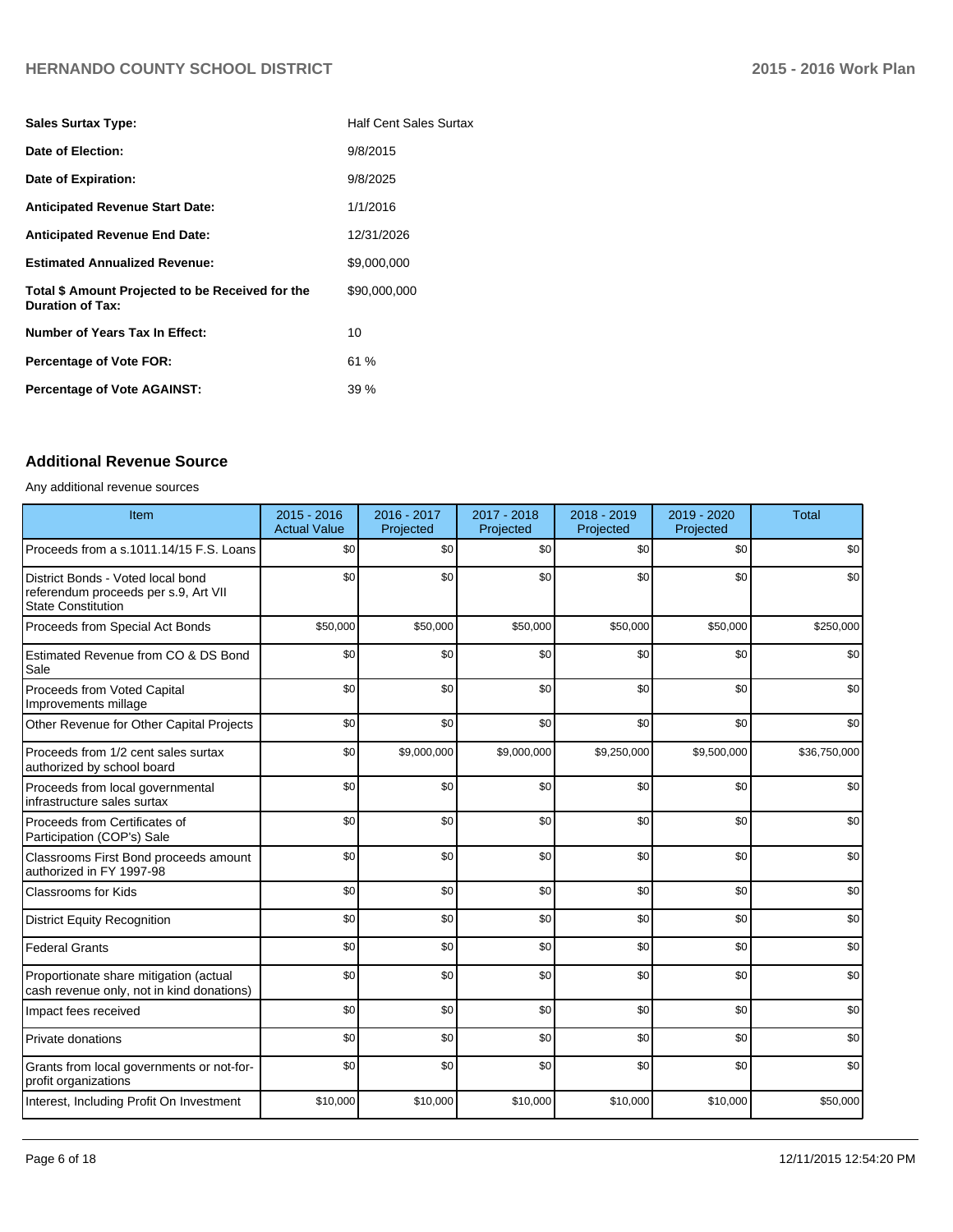| Revenue from Bonds pledging proceeds<br>from 1 cent or 1/2 cent Sales Surtax                                       | \$0          | \$0          | \$0          | \$0          | \$0          | \$0           |
|--------------------------------------------------------------------------------------------------------------------|--------------|--------------|--------------|--------------|--------------|---------------|
| <b>Total Fund Balance Carried Forward</b>                                                                          | \$29,919,445 | \$16,500,000 | \$18,000,000 | \$20,000,000 | \$18,000,000 | \$102,419,445 |
| General Capital Outlay Obligated Fund<br>Balance Carried Forward From Total<br><b>Fund Balance Carried Forward</b> | \$0          | \$0          | \$0          | \$0          | \$0          | \$0           |
| Special Facilities Construction Account                                                                            | \$0          | \$0          | \$0          | \$0          | \$0          | \$0           |
| One Cent - 1/2 Cent Sales Surtax Debt<br>Service From Total Fund Balance Carried<br>Forward                        | \$0          | \$0          | \$0          | \$0          | \$0          | \$0           |
| Capital Outlay Projects Funds Balance<br>Carried Forward From Total Fund<br><b>Balance Carried Forward</b>         | \$0          | \$0          | \$0          | \$0          | \$0          | \$0           |
| <b>Subtotal</b>                                                                                                    | \$29,979,445 | \$25,560,000 | \$27,060,000 | \$29,310,000 | \$27,560,000 | \$139,469,445 |

# **Total Revenue Summary**

| <b>Item Name</b>                                           | $2015 - 2016$<br><b>Budget</b> | $2016 - 2017$<br>Projected | $2017 - 2018$<br>Projected | $2018 - 2019$<br>Projected | $2019 - 2020$<br>Projected | <b>Five Year Total</b> |
|------------------------------------------------------------|--------------------------------|----------------------------|----------------------------|----------------------------|----------------------------|------------------------|
| Local 1.5 Mill Discretionary Capital Outlay<br>l Revenue   | \$12,124,943                   | \$13,001,763               | \$13,787,716               | \$14,606,309               | \$15,480,706               | \$69,001,437           |
| PECO and 1.5 Mill Maint and Other 1.5<br>Mill Expenditures | (S24, 548, 437)                | (S24.140.768)              | (\$27,552,538)             | (S24,730,619)              | (S43, 197, 527)            | (\$144, 169, 889)      |
| IPECO Maintenance Revenue                                  | \$413.367                      | \$578.713                  | \$643.223                  | \$762.345                  | \$823,710                  | \$3,221,358            |
| <b>Available 1.50 Mill for New</b><br><b>Construction</b>  | (\$12,423,494)                 | $($ \$11,139,005)          | (\$13,764,822)             | (S10, 124, 310)            | (\$27,716,821)             | (\$75,168,452)         |

| <b>Item Name</b>                      | $2015 - 2016$<br><b>Budget</b> | 2016 - 2017<br>Projected | 2017 - 2018<br>Projected | $2018 - 2019$<br>Projected | 2019 - 2020<br>Projected | <b>Five Year Total</b> |
|---------------------------------------|--------------------------------|--------------------------|--------------------------|----------------------------|--------------------------|------------------------|
| ICO & DS Revenue                      | \$156,821                      | \$156,821                | \$156.821                | \$156,821                  | \$156,821                | \$784,105              |
| <b>IPECO New Construction Revenue</b> | \$261,175                      | \$0 <sub>l</sub>         | \$0                      | \$0                        | \$0                      | \$261,175              |
| <b>Other/Additional Revenue</b>       | \$29,979,445                   | \$25,560,000             | \$27,060,000             | \$39,839,770               | \$27,560,000             | \$149,999,215          |
| <b>Total Additional Revenuel</b>      | \$30,397,441                   | \$25,716,821             | \$27,216,821             | \$39,996,591               | \$27,716,821             | \$151,044,495          |
| <b>Total Available Revenue</b>        | \$17,973,947                   | \$14,577,816             | \$13,451,999             | \$29,872,281               | \$0                      | \$75,876,043           |

# **Project Schedules**

# **Capacity Project Schedules**

A schedule of capital outlay projects necessary to ensure the availability of satisfactory classrooms for the projected student enrollment in K-12 programs.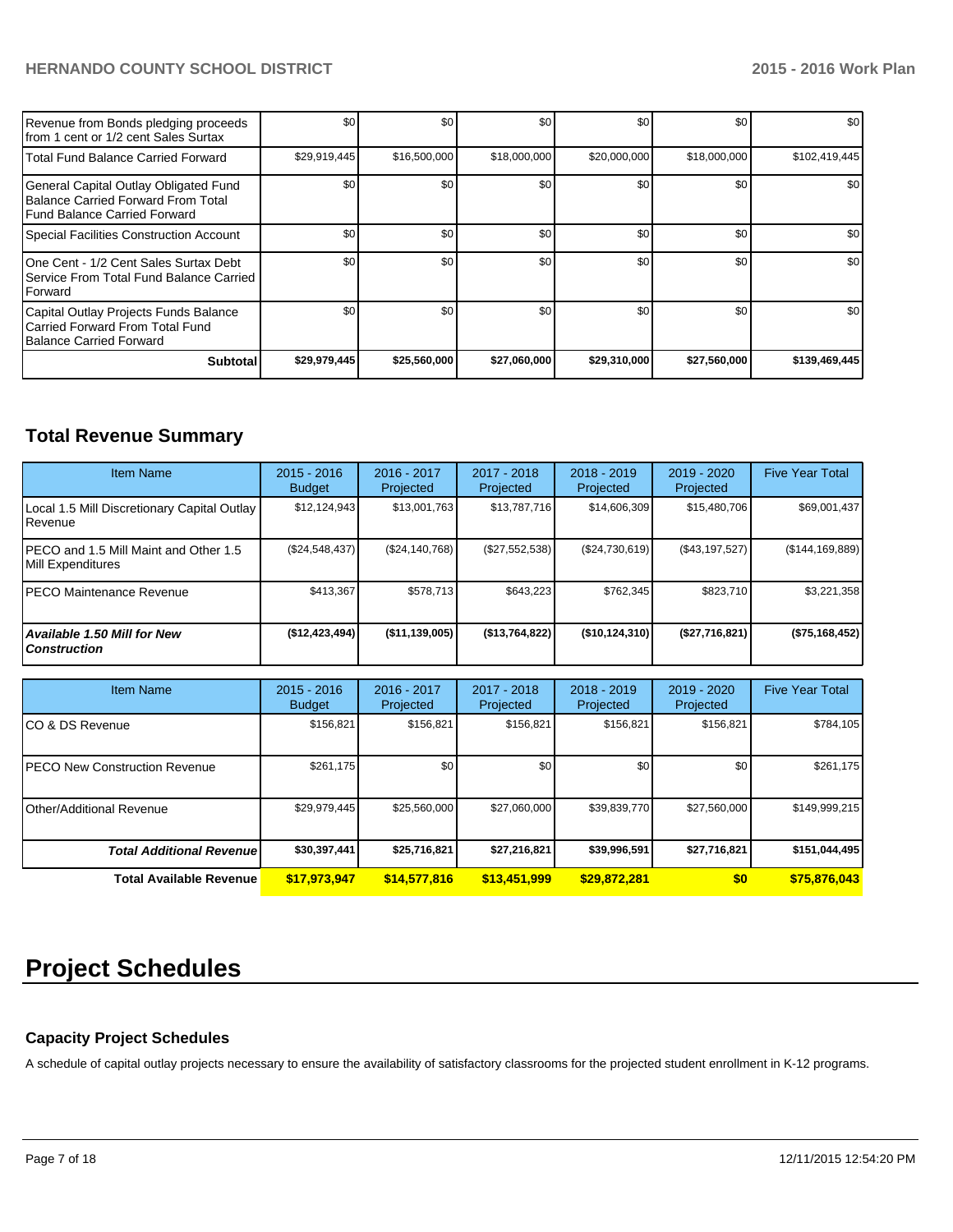Nothing reported for this section.

| <b>Planned Cost:</b>     |  |  |  |
|--------------------------|--|--|--|
| <b>Student Stations:</b> |  |  |  |
| <b>Total Classrooms:</b> |  |  |  |
| Gross Sq Ft:             |  |  |  |

#### **Other Project Schedules**

Major renovations, remodeling, and additions of capital outlay projects that do not add capacity to schools.

Nothing reported for this section.

## **Additional Project Schedules**

Any projects that are not identified in the last approved educational plant survey.

Nothing reported for this section.

## **Non Funded Growth Management Project Schedules**

Schedule indicating which projects, due to planned development, that CANNOT be funded from current revenues projected over the next five years.

| <b>Project Description</b>           | $2015 - 2016$<br>Actual Budget | 2016 - 2017<br>Projected | $2017 - 2018$<br>Projected | $2018 - 2019$<br>Projected | $2019 - 2020$<br>Projected | Total           | Funded |
|--------------------------------------|--------------------------------|--------------------------|----------------------------|----------------------------|----------------------------|-----------------|--------|
| Winding Waters K-8 New<br>l Addition | \$0                            | \$0                      | \$0                        | \$0                        | \$12,000,000               | \$12,000,000 No |        |
| Explorer K-8 addition                | \$0                            | \$0                      | \$0                        | <b>SOI</b>                 | \$12,000,000               | \$12,000,000 No |        |
|                                      | \$0                            | \$0                      | \$0                        | \$0                        | \$24,000,000               | \$24.000.000    |        |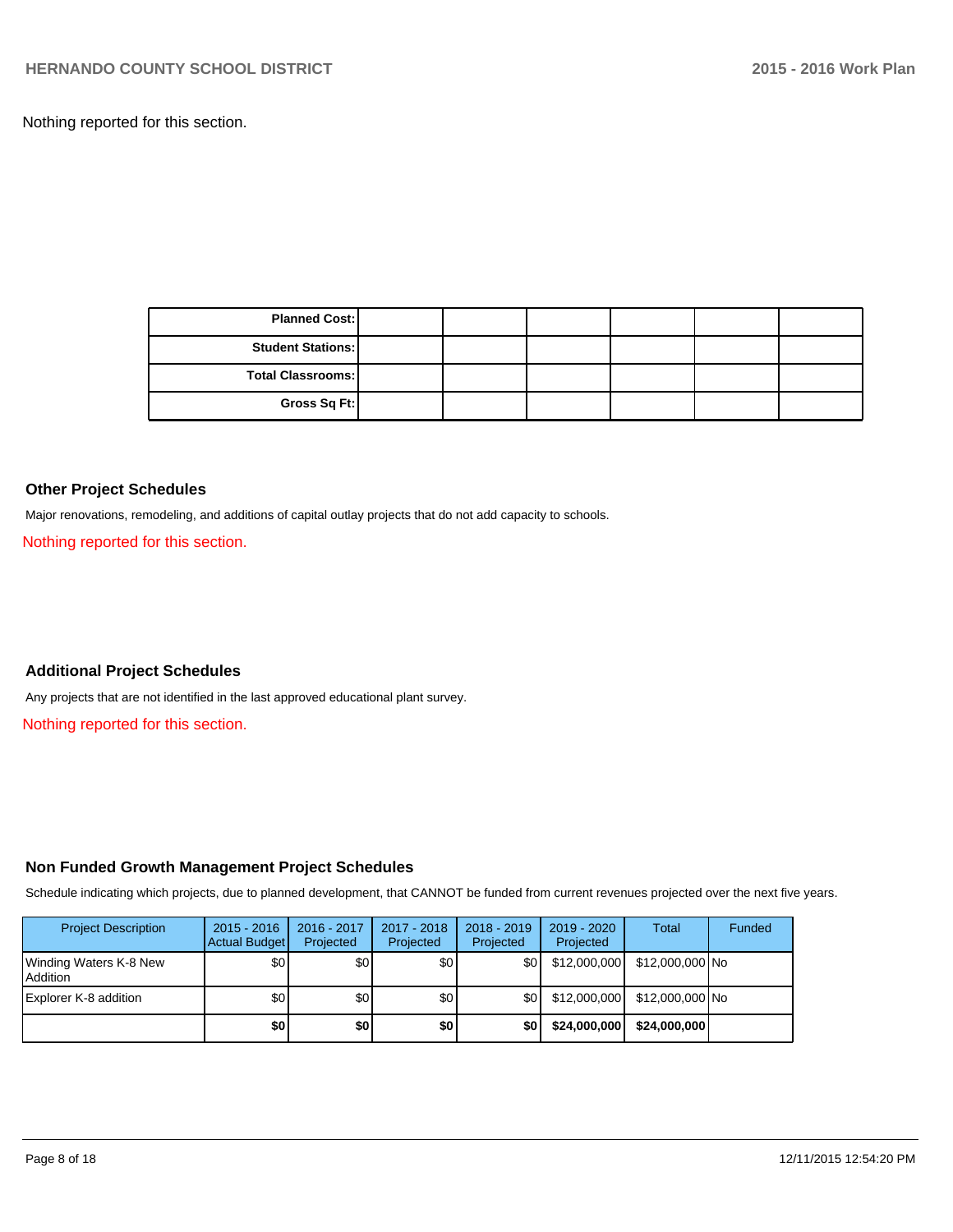# **Tracking**

# **Capacity Tracking**

| Location                                                             | $2015 -$<br>2016 Satis.<br>Stu. Sta. | Actual<br>$2015 -$<br>2016 FISH<br>Capacity | Actual<br>$2014 -$<br>2015<br><b>COFTE</b> | # Class<br><b>Rooms</b> | Actual<br>Average<br>$2015 -$<br>2016 Class<br><b>Size</b> | Actual<br>$2015 -$<br>2016<br><b>Utilization</b> | <b>New</b><br>Stu.<br>Capacity | <b>New</b><br>Rooms to<br>be<br>Added/Re<br>moved | Projected<br>$2019 -$<br>2020<br><b>COFTE</b> | Projected<br>$2019 -$<br>2020<br><b>Utilization</b> | Projected<br>$2019 -$<br>2020 Class<br><b>Size</b> |
|----------------------------------------------------------------------|--------------------------------------|---------------------------------------------|--------------------------------------------|-------------------------|------------------------------------------------------------|--------------------------------------------------|--------------------------------|---------------------------------------------------|-----------------------------------------------|-----------------------------------------------------|----------------------------------------------------|
| <b>HERNANDO SENIOR</b><br>HIGH                                       | 1,958                                | 1,860                                       | 1,137                                      | 81                      | 14                                                         | 61.00%                                           | $-45$                          | $-2$                                              | 1,225                                         | 67.00 %                                             | 16                                                 |
| <b>BROOKSVILLE</b><br><b>ELEMENTARY</b>                              | 973                                  | 973                                         | 761                                        | 51                      | 15                                                         | 78.00 %                                          | $-168$                         | -11                                               | 678                                           | 84.00%                                              | 17                                                 |
| Endeavor Academy                                                     | 191                                  | 191                                         | 58                                         | 15                      | 4                                                          | 30.00 %                                          | $\Omega$                       | $\Omega$                                          | 50                                            | 26.00%                                              | 3                                                  |
| <b>WESTSIDE</b><br><b>ELEMENTARY</b>                                 | 870                                  | 870                                         | 563                                        | 47                      | 12                                                         | 65.00 %                                          | $-138$                         | $-7$                                              | 507                                           | 69.00 %                                             | 13                                                 |
| <b>EASTSIDE</b><br>ELEMENTARY                                        | 808                                  | 808                                         | 512                                        | 44                      | 12                                                         | 63.00 %                                          | $-10$                          | $-1$                                              | 641                                           | 80.00 %                                             | 15                                                 |
| <b>FRANK W</b><br>SPRINGSTEAD SENIOR<br>HIGH                         | 2,285                                | 2,170                                       | 1,564                                      | 91                      | 17                                                         | 72.00 %                                          | $-150$                         | -6                                                | 1,193                                         | 59.00 %                                             | 14                                                 |
| FOX CHAPEL MIDDLE                                                    | 1,252                                | 1,126                                       | 595                                        | 54                      | 11                                                         | 53.00 %                                          | 0                              | $\Omega$                                          | 818                                           | 73.00 %                                             | 15                                                 |
| <b>SPRING HILL</b><br><b>ELEMENTARY</b>                              | 1,025                                | 1,025                                       | 721                                        | 50                      | 14                                                         | 70.00 %                                          | $-79$                          | -5                                                | 711                                           | 75.00 %                                             | 16                                                 |
| POWELL MIDDLE                                                        | 1,195                                | 1,075                                       | 788                                        | 51                      | 15                                                         | 73.00 %                                          | $\mathbf 0$                    | $\Omega$                                          | 846                                           | 79.00 %                                             | 17                                                 |
| JOHN D FLOYD K-8                                                     | 1,683                                | 1,514                                       | 1,007                                      | 78                      | 13                                                         | 66.00 %                                          | -22                            | $-1$                                              | 988                                           | 66.00 %                                             | 13                                                 |
| <b>DELORES S PARROTT</b><br><b>MIDDLE</b>                            | 1,143                                | 1,028                                       | 685                                        | 51                      | 13                                                         | 67.00 %                                          | 0                              | $\Omega$                                          | 740                                           | 72.00 %                                             | 15                                                 |
| <b>CENTRAL SENIOR HIGH</b>                                           | 2,389                                | 2,269                                       | 1,085                                      | 99                      | 11                                                         | 48.00 %                                          | $\mathbf 0$                    | $\overline{0}$                                    | 1,215                                         | 54.00 %                                             | 12                                                 |
| PINE GROVE<br><b>ELEMENTARY</b>                                      | 1,572                                | 1,572                                       | 635                                        | 76                      | 8 <sup>1</sup>                                             | 40.00 %                                          | $-54$                          | $-3$                                              | 959                                           | 63.00 %                                             | 13                                                 |
| <b>WEST HERNANDO</b><br><b>MIDDLE</b>                                | 1,489                                | 1,340                                       | 602                                        | 62                      | 10 <sup>1</sup>                                            | 45.00 %                                          | $-22$                          | $-1$                                              | 900                                           | 68.00 %                                             | 15                                                 |
| <b>DELTONA ELEMENTARY</b>                                            | 1,147                                | 1,147                                       | 912                                        | 58                      | 16                                                         | 79.00 %                                          | 0                              | 0                                                 | 866                                           | 76.00 %                                             | 15                                                 |
| <b>MOTON ELEMENTARY</b>                                              | 873                                  | 873                                         | 603                                        | 46                      | 13                                                         | 69.00 %                                          | -20                            | $-1$                                              | 675                                           | 79.00 %                                             | 15                                                 |
| <b>ADULT EDUCATION</b>                                               | $\Omega$                             | $\Omega$                                    | $\Omega$                                   | $\mathbf 0$             | $\Omega$                                                   | 0.00%                                            | 0                              | $\Omega$                                          | 0                                             | 0.00%                                               | 0                                                  |
| <b>TRANSPORTATION 2</b>                                              | 160                                  | $\Omega$                                    | $\Omega$                                   | 6                       | $\Omega$                                                   | 0.00%                                            | -44                            | $-2$                                              | $\Omega$                                      | 0.00%                                               | 0                                                  |
| SUNCOAST<br><b>ELEMENTARY</b>                                        | 1,144                                | 1,144                                       | 976                                        | 58                      | 17                                                         | 85.00 %                                          | 0                              | $\Omega$                                          | 902                                           | 79.00 %                                             | 16                                                 |
| CHOCACHATTI<br><b>ELEMENTARY</b>                                     | 1,037                                | 1,037                                       | 767                                        | 45                      | 17                                                         | 74.00 %                                          | $\overline{0}$                 | $\overline{0}$                                    | 730                                           | 70.00%                                              | 16                                                 |
| NATURE COAST<br><b>TECHNICAL HIGH</b>                                | 1,371                                | 1,233                                       | 1,182                                      | 58                      | 20                                                         | 96.00 %                                          | $\overline{0}$                 | $\overline{0}$                                    | 1,230                                         | 100.00%                                             | 21                                                 |
| <b>CHALLENGER K-8</b><br>SCHOOL OF SCIENCE<br><b>AND MATHEMATICS</b> | 1,778                                | 1,600                                       | 1,561                                      | 80                      | 20                                                         | 98.00 %                                          | 0                              | $\mathbf 0$                                       | 1,545                                         | 97.00 %                                             | 19                                                 |
| <b>DAWN CENTER</b>                                                   | $\overline{0}$                       | $\overline{0}$                              | $\overline{0}$                             | $\mathbf 0$             | $\overline{0}$                                             | 0.00%                                            | $\overline{0}$                 | $\overline{0}$                                    | $\mathbf 0$                                   | 0.00%                                               | $\mathbf 0$                                        |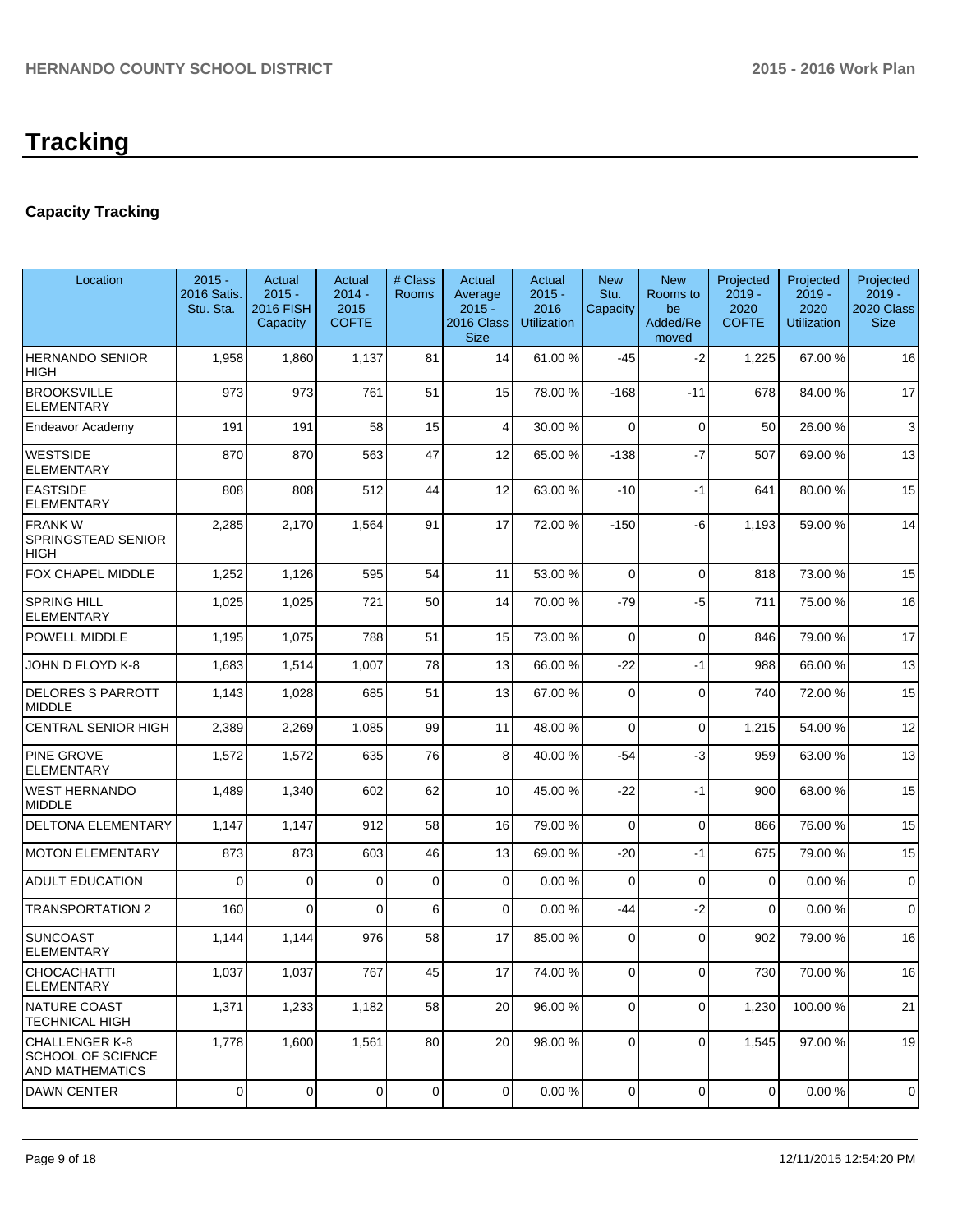| IEXPLORER K-8                      | 2,073  | .865   | 1,705  | 94     | 18   | 91.00%    |        |       | l.580 l | 85.00 % | 17 |
|------------------------------------|--------|--------|--------|--------|------|-----------|--------|-------|---------|---------|----|
| Weeki Wachee High<br><b>School</b> | 1,615  | 1.534  | 1,326  | 62     | 211  | $86.00\%$ | 75     |       | 177'    | 73.00 % | 18 |
| Winding Waters K-8                 | .560   | ,404   | .368   | 73     | 19 I | 97.00%    |        |       | 1.222   | 87.00 % | 17 |
|                                    | 31.591 | 29,658 | 21,112 | ا 430. | 15 I | 71.18 %   | $-677$ | $-37$ | 21,398  | 73.83 % | 15 |

The COFTE Projected Total (21,398) for 2019 - 2020 must match the Official Forecasted COFTE Total (21,398 ) for 2019 - 2020 before this section can be completed. In the event that the COFTE Projected Total does not match the Official forecasted COFTE, then the Balanced Projected COFTE Table should be used to balance COFTE.

| Projected COFTE for 2019 - 2020 |        |      |  |
|---------------------------------|--------|------|--|
| Elementary (PK-3)               | 6,689  |      |  |
| Middle (4-8)                    | 8,654  | Eler |  |
| High (9-12)                     | 6,055  | Mid  |  |
|                                 | 21,398 | High |  |

| <b>Grade Level Type</b> | <b>Balanced Projected</b><br>COFTE for 2019 - 2020 |
|-------------------------|----------------------------------------------------|
| Elementary (PK-3)       | 510                                                |
| Middle $(4-8)$          | $-510$                                             |
| High (9-12)             |                                                    |
|                         | 21,398                                             |

#### **Relocatable Replacement**

Number of relocatable classrooms clearly identified and scheduled for replacement in the school board adopted financially feasible 5-year district work program.

| Location                                 | $2015 - 2016$ | 2016 - 2017 | $2017 - 2018$ | 2018 - 2019 | 2019 - 2020 | Year 5 Total |
|------------------------------------------|---------------|-------------|---------------|-------------|-------------|--------------|
| <b>Total Relocatable Replacements: I</b> | Λ             |             |               |             |             |              |

# **Charter Schools Tracking**

Information regarding the use of charter schools.

| Location-Type                                            | # Relocatable<br>units or<br>permanent<br>classrooms | Owner        | Year Started or I<br>Scheduled | Student<br><b>Stations</b> | <b>Students</b><br>Enrolled | Years in<br>Contract | <b>Total Charter</b><br><b>Students</b><br>projected for<br>2019 - 2020 |
|----------------------------------------------------------|------------------------------------------------------|--------------|--------------------------------|----------------------------|-----------------------------|----------------------|-------------------------------------------------------------------------|
| Gulf Coast Academy                                       |                                                      | 7 LEASE RENT | 2003                           | $1341$                     | 134                         | 15 <sub>l</sub>      | 134                                                                     |
| IGulf Coast Middle School                                |                                                      | 7 LEASE RENT | 2013                           | 120 <sub>l</sub>           | 110 <sup>1</sup>            | 15 <sub>l</sub>      | 120                                                                     |
| Brooksville Engineering, Science<br>8 Technology Academy |                                                      | 7 LEASE RENT | 2013                           | 132                        | 129                         | 5                    | 132                                                                     |
|                                                          | 21                                                   |              |                                | 386                        | 373I                        |                      | 386                                                                     |

# **Special Purpose Classrooms Tracking**

The number of classrooms that will be used for certain special purposes in the current year, by facility and type of classroom, that the district will, 1), not use for educational purposes, and 2), the co-teaching classrooms that are not open plan classrooms and will be used for educational purposes.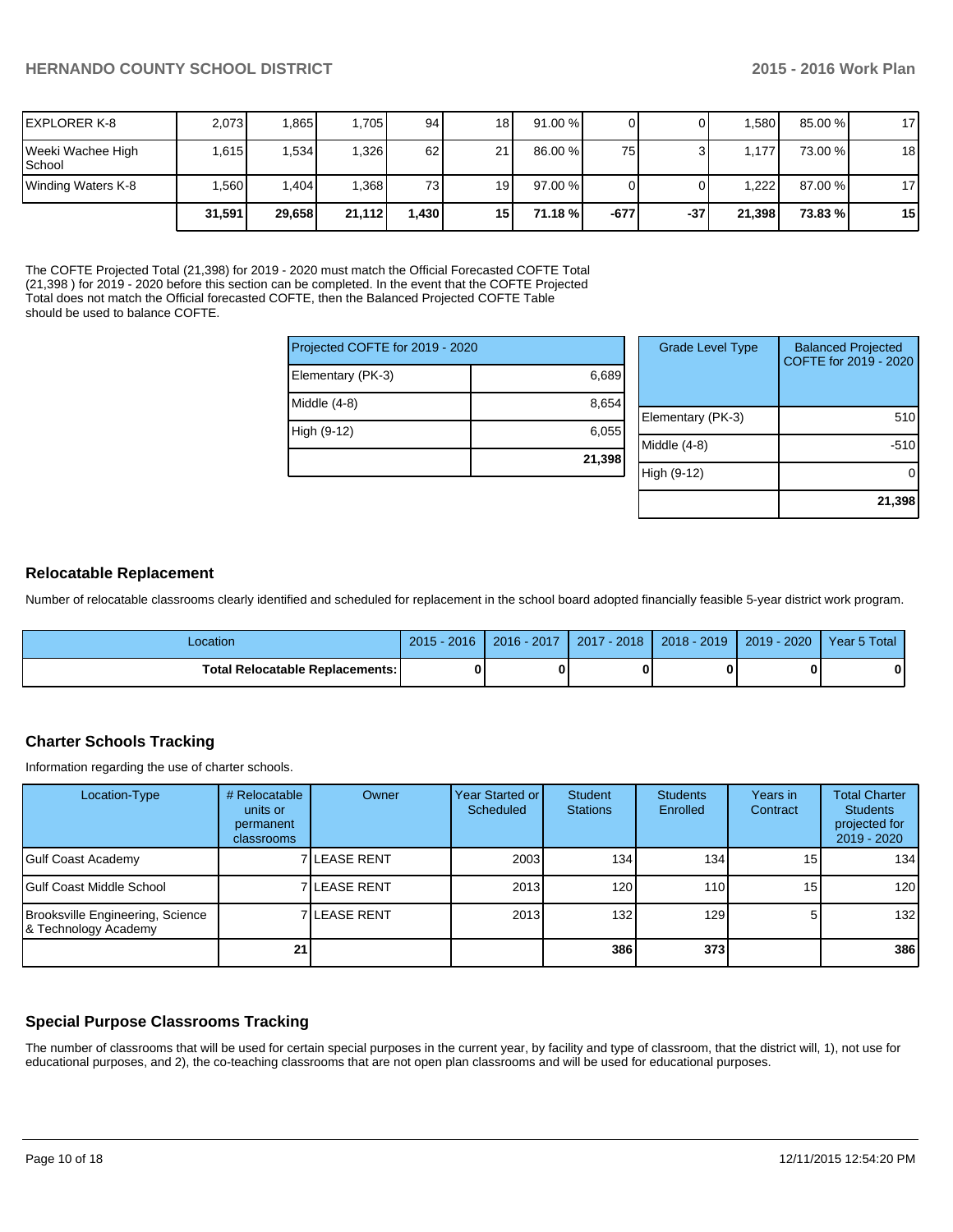| School                                 | <b>School Type</b> | # of Elementary<br>K-3 Classrooms I   | # of Middle 4-8<br><b>Classrooms</b> | # of High $9-12$<br><b>Classrooms</b> | # of $ESE$<br>Classrooms | # of Combo<br><b>Classrooms</b> | Total<br><b>Classrooms</b>        |
|----------------------------------------|--------------------|---------------------------------------|--------------------------------------|---------------------------------------|--------------------------|---------------------------------|-----------------------------------|
| <b>Total Educational Classrooms: I</b> |                    |                                       |                                      |                                       |                          |                                 |                                   |
| School                                 | <b>School Type</b> | # of Elementary<br>I K-3 Classrooms I | # of Middle 4-8<br><b>Classrooms</b> | # of High $9-12$<br><b>Classrooms</b> | # of $ESE$<br>Classrooms | # of Combo<br><b>Classrooms</b> | <b>Total</b><br><b>Classrooms</b> |
| <b>Total Co-Teaching Classrooms:</b>   |                    |                                       |                                      |                                       |                          |                                 |                                   |

#### **Infrastructure Tracking**

**Necessary offsite infrastructure requirements resulting from expansions or new schools. This section should include infrastructure information related to capacity project schedules and other project schedules (Section 4).**

None.

**Proposed location of planned facilities, whether those locations are consistent with the comprehensive plans of all affected local governments, and recommendations for infrastructure and other improvements to land adjacent to existing facilities. Provisions of 1013.33(12), (13) and (14) and 1013.36 must be addressed for new facilities planned within the 1st three years of the plan (Section 5).**

Not Specified

**Consistent with Comp Plan?** No

#### **Net New Classrooms**

The number of classrooms, by grade level and type of construction, that were added during the last fiscal year.

| List the net new classrooms added in the 2014 - 2015 fiscal year.                                                                                       |                              |                                   |                                | List the net new classrooms to be added in the 2015 - 2016 fiscal<br>Ivear. |                              |                          |                              |                        |
|---------------------------------------------------------------------------------------------------------------------------------------------------------|------------------------------|-----------------------------------|--------------------------------|-----------------------------------------------------------------------------|------------------------------|--------------------------|------------------------------|------------------------|
| "Classrooms" is defined as capacity carrying classrooms that are added to increase<br>capacity to enable the district to meet the Class Size Amendment. |                              |                                   |                                | Totals for fiscal year 2015 - 2016 should match totals in Section 15A.      |                              |                          |                              |                        |
| Location                                                                                                                                                | $2014 - 2015$ #<br>Permanent | $2014 - 2015$ #<br><b>Modular</b> | $2014 - 2015$ #<br>Relocatable | $2014 - 2015$<br>Total                                                      | $2015 - 2016$ #<br>Permanent | 2015 - 2016 #<br>Modular | 2015 - 2016 #<br>Relocatable | $2015 - 2016$<br>Total |
| Elementary (PK-3)                                                                                                                                       |                              |                                   |                                |                                                                             |                              |                          |                              | 0                      |
| Middle (4-8)                                                                                                                                            |                              |                                   |                                |                                                                             |                              |                          |                              | 0                      |
| High (9-12)                                                                                                                                             |                              |                                   |                                |                                                                             |                              |                          |                              | 0                      |
|                                                                                                                                                         |                              |                                   |                                |                                                                             |                              |                          |                              | 0                      |

#### **Relocatable Student Stations**

Number of students that will be educated in relocatable units, by school, in the current year, and the projected number of students for each of the years in the workplan.

| <b>Site</b>                    | $2015 - 2016$ | $2016 - 2017$ | 2017 - 2018 | $2018 - 2019$ | 2019 - 2020     | 5 Year Average |
|--------------------------------|---------------|---------------|-------------|---------------|-----------------|----------------|
| <b>IBROOKSVILLE ELEMENTARY</b> | 222           | 54            | 54          | 54            | 54              | 88             |
| Endeavor Academy               | 70 l          | 70I           | 70 l        | 70            | 70 <sub>1</sub> | 70             |
| IWESTSIDE ELEMENTARY           | 280           | 142 I         | 142         | 142           | 142             | 170            |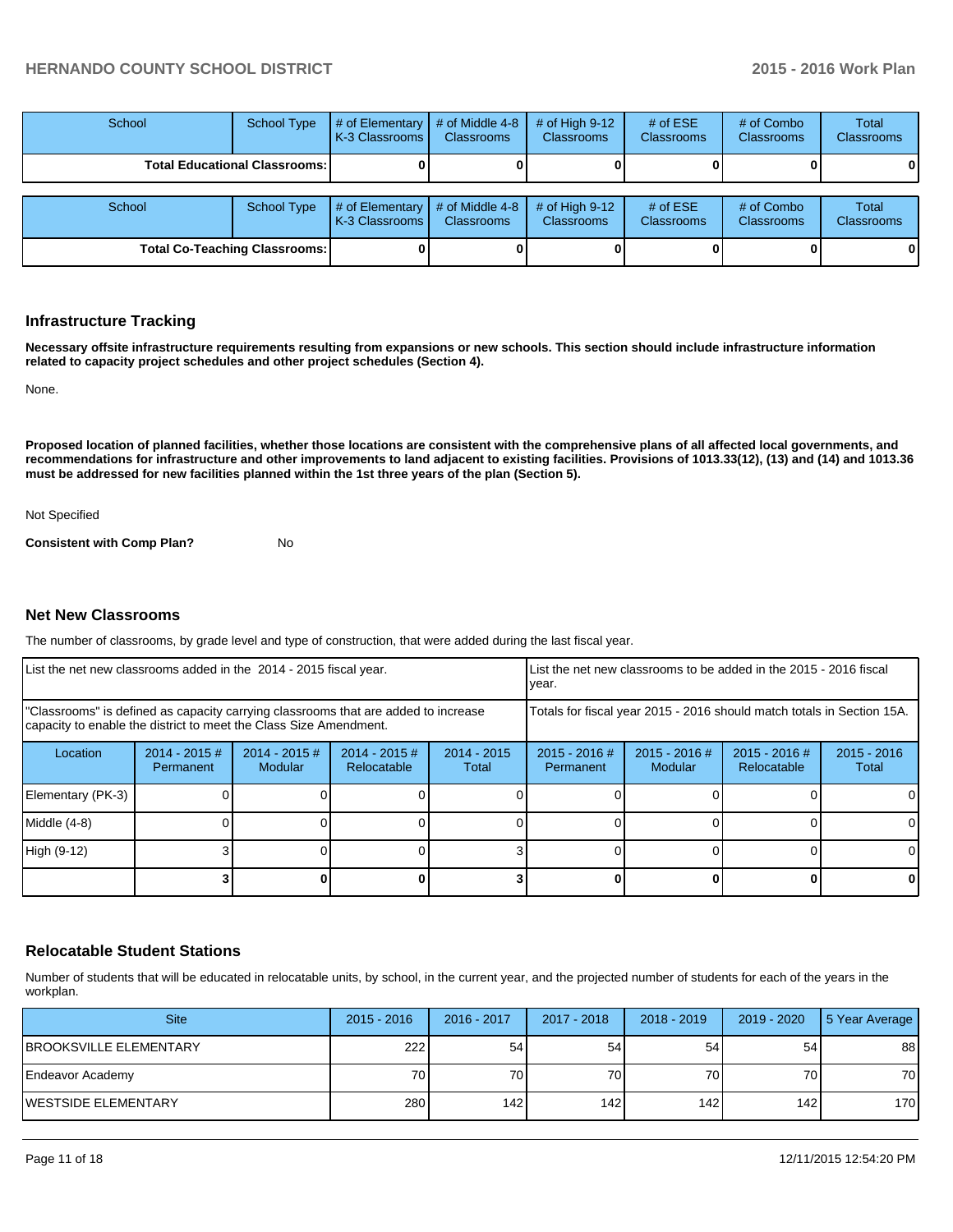| 75<br>128<br>300<br>$\overline{0}$<br>156<br>98 | 75<br>128<br>300<br>$\Omega$ | 75<br>128<br>300<br>$\Omega$ | 75<br>128<br>300<br>$\Omega$ | 84<br>128<br>300 |
|-------------------------------------------------|------------------------------|------------------------------|------------------------------|------------------|
|                                                 |                              |                              |                              |                  |
|                                                 |                              |                              |                              |                  |
|                                                 |                              |                              |                              |                  |
|                                                 |                              |                              |                              | $\Omega$         |
|                                                 |                              | 156                          | 156                          | 156              |
|                                                 | 98                           | 98                           | 98                           | 102              |
| $\mathbf 0$                                     | $\Omega$                     | $\Omega$                     | $\Omega$                     | $\mathbf 0$      |
| 458                                             | 458                          | 458                          | 458                          | 462              |
| $\Omega$                                        | $\Omega$                     | $\Omega$                     | $\Omega$                     | $\Omega$         |
| 100                                             | 100                          | 100                          | 75                           | 95               |
| 388                                             | 388                          | 388                          | 388                          | 399              |
| 220                                             | 220                          | 198                          | 198                          | 211              |
| $\Omega$                                        | $\Omega$                     | $\Omega$                     | $\Omega$                     | $\Omega$         |
| 44                                              | 44                           | 44                           | 44                           | 44               |
| 375                                             | 375                          | 375                          | 375                          | 405              |
| 132                                             | 132                          | 132                          | 132                          | 132              |
| 142                                             | 142                          | 142                          | 142                          | 158              |
| $\mathbf 0$                                     | $\mathbf 0$                  | $\Omega$                     | $\mathbf 0$                  | $\pmb{0}$        |
| $\mathbf 0$                                     | 0                            | $\Omega$                     | $\mathbf 0$                  | $\pmb{0}$        |
| 0                                               | $\Omega$                     | $\Omega$                     | $\Omega$                     | $\overline{0}$   |
| 116                                             | 116                          | 116                          | 116                          | 125              |
| $\mathbf 0$                                     | 0                            | $\Omega$                     | $\mathbf{0}$                 | $\mathbf 0$      |
|                                                 |                              |                              |                              |                  |
| 3,060                                           | 3,060                        | 3,038                        | 3,013                        | 3,192            |
| 21,354                                          | 21,327                       | 21,326                       | 21,398                       | 21,325           |
| 14 %                                            | 14 %                         | 14 %                         | 14 %                         | 15 %             |
|                                                 |                              | 156                          |                              |                  |

# **Leased Facilities Tracking**

Exising leased facilities and plans for the acquisition of leased facilities, including the number of classrooms and student stations, as reported in the educational plant survey, that are planned in that location at the end of the five year workplan.

| Location                       | # of Leased<br>Classrooms 2015 -<br>2016 | <b>FISH Student</b><br><b>Stations</b> | Owner | # of Leased<br>Classrooms 2019 -<br>2020 | <b>FISH Student</b><br><b>Stations</b> |
|--------------------------------|------------------------------------------|----------------------------------------|-------|------------------------------------------|----------------------------------------|
| <b>IBROOKSVILLE ELEMENTARY</b> | OΙ                                       |                                        |       |                                          |                                        |
| Endeavor Academy               | OΙ                                       |                                        |       |                                          |                                        |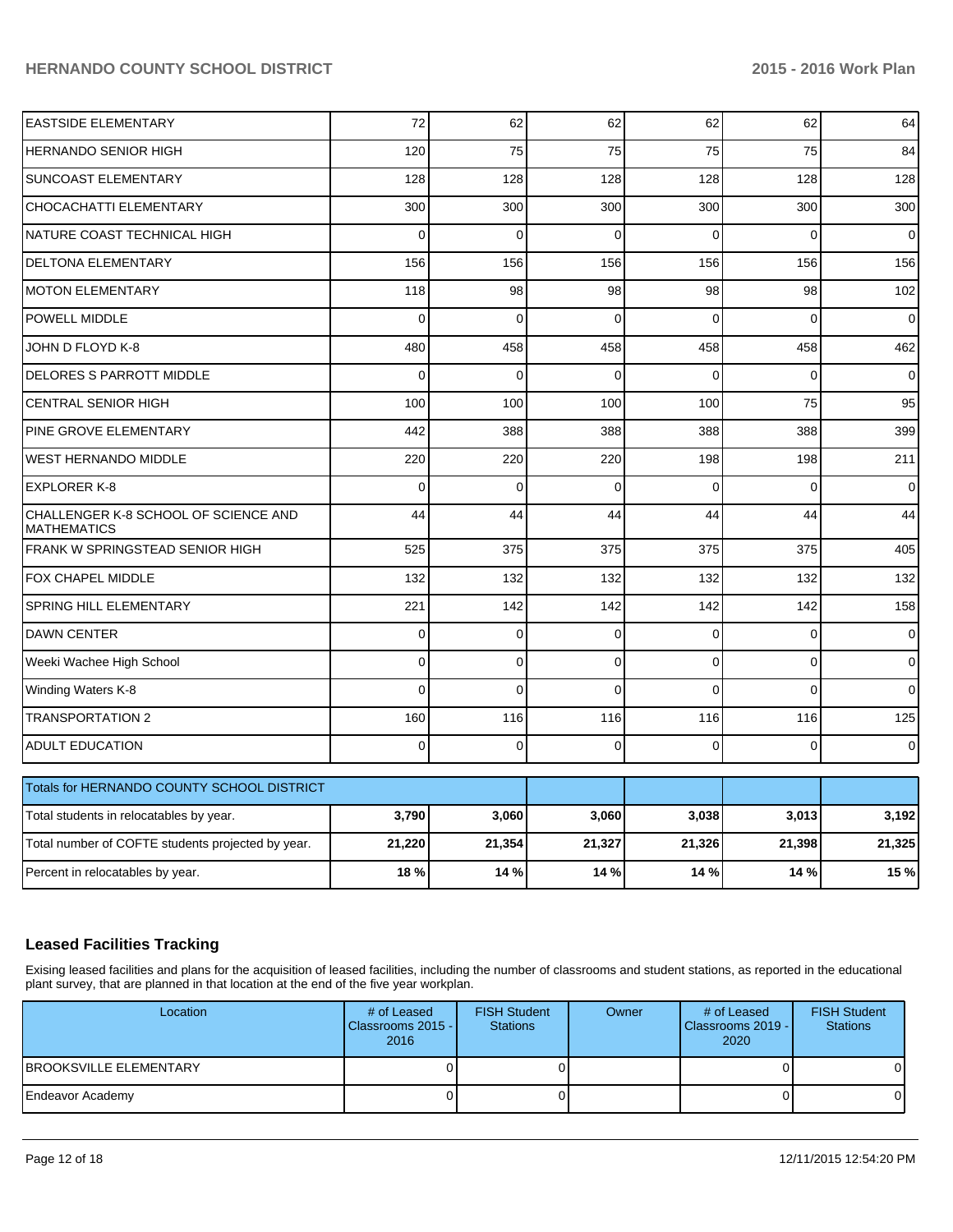| <b>WESTSIDE ELEMENTARY</b>                                 | $\overline{0}$ | $\Omega$ | $\overline{0}$ | $\overline{0}$ |
|------------------------------------------------------------|----------------|----------|----------------|----------------|
| <b>EASTSIDE ELEMENTARY</b>                                 | $\Omega$       | $\Omega$ | $\Omega$       | 0              |
| <b>HERNANDO SENIOR HIGH</b>                                | $\Omega$       | $\Omega$ | $\Omega$       | $\Omega$       |
| JOHN D FLOYD K-8                                           | $\Omega$       | $\Omega$ | $\Omega$       | $\overline{0}$ |
| DELORES S PARROTT MIDDLE                                   | $\Omega$       | $\Omega$ | $\Omega$       | 01             |
| CENTRAL SENIOR HIGH                                        | $\mathbf{0}$   | $\Omega$ | 0              | 0              |
| <b>WEST HERNANDO MIDDLE</b>                                | $\Omega$       | $\Omega$ | $\Omega$       | 0              |
| FRANK W SPRINGSTEAD SENIOR HIGH                            | $\Omega$       | $\Omega$ | $\Omega$       | 0              |
| FOX CHAPEL MIDDLE                                          | $\Omega$       | $\Omega$ | $\Omega$       | 0              |
| <b>SPRING HILL ELEMENTARY</b>                              | $\Omega$       | $\Omega$ | $\Omega$       | 0              |
| <b>POWELL MIDDLE</b>                                       | $\Omega$       | $\Omega$ | $\Omega$       | 0              |
| PINE GROVE ELEMENTARY                                      | $\mathbf{0}$   | $\Omega$ | $\Omega$       | ი              |
| DELTONA ELEMENTARY                                         | $\Omega$       | $\Omega$ | $\Omega$       | 0              |
| <b>MOTON ELEMENTARY</b>                                    | $\Omega$       | $\Omega$ | $\Omega$       |                |
| SUNCOAST ELEMENTARY                                        | $\Omega$       | $\Omega$ | $\Omega$       | 0              |
| CHOCACHATTI ELEMENTARY                                     | $\Omega$       | $\Omega$ | $\Omega$       | U              |
| NATURE COAST TECHNICAL HIGH                                | $\Omega$       | $\Omega$ | $\Omega$       | 0              |
| CHALLENGER K-8 SCHOOL OF SCIENCE AND<br><b>MATHEMATICS</b> | U              | U        | $\Omega$       | 0              |
| DAWN CENTER                                                | $\Omega$       | $\Omega$ | $\Omega$       | 0              |
| <b>EXPLORER K-8</b>                                        | $\Omega$       | $\Omega$ | $\Omega$       | 0              |
| Weeki Wachee High School                                   | $\Omega$       | $\Omega$ | $\Omega$       | 0              |
| Winding Waters K-8                                         | $\Omega$       | $\Omega$ | $\Omega$       | 0              |
| <b>ADULT EDUCATION</b>                                     | $\Omega$       | $\Omega$ | $\Omega$       | 0              |
| <b>TRANSPORTATION 2</b>                                    | $\Omega$       | $\Omega$ | $\Omega$       | 0              |
|                                                            | n              |          | ŋ              |                |

# **Failed Standard Relocatable Tracking**

Relocatable units currently reported by school, from FISH, and the number of relocatable units identified as 'Failed Standards'.

Nothing reported for this section.

# **Planning**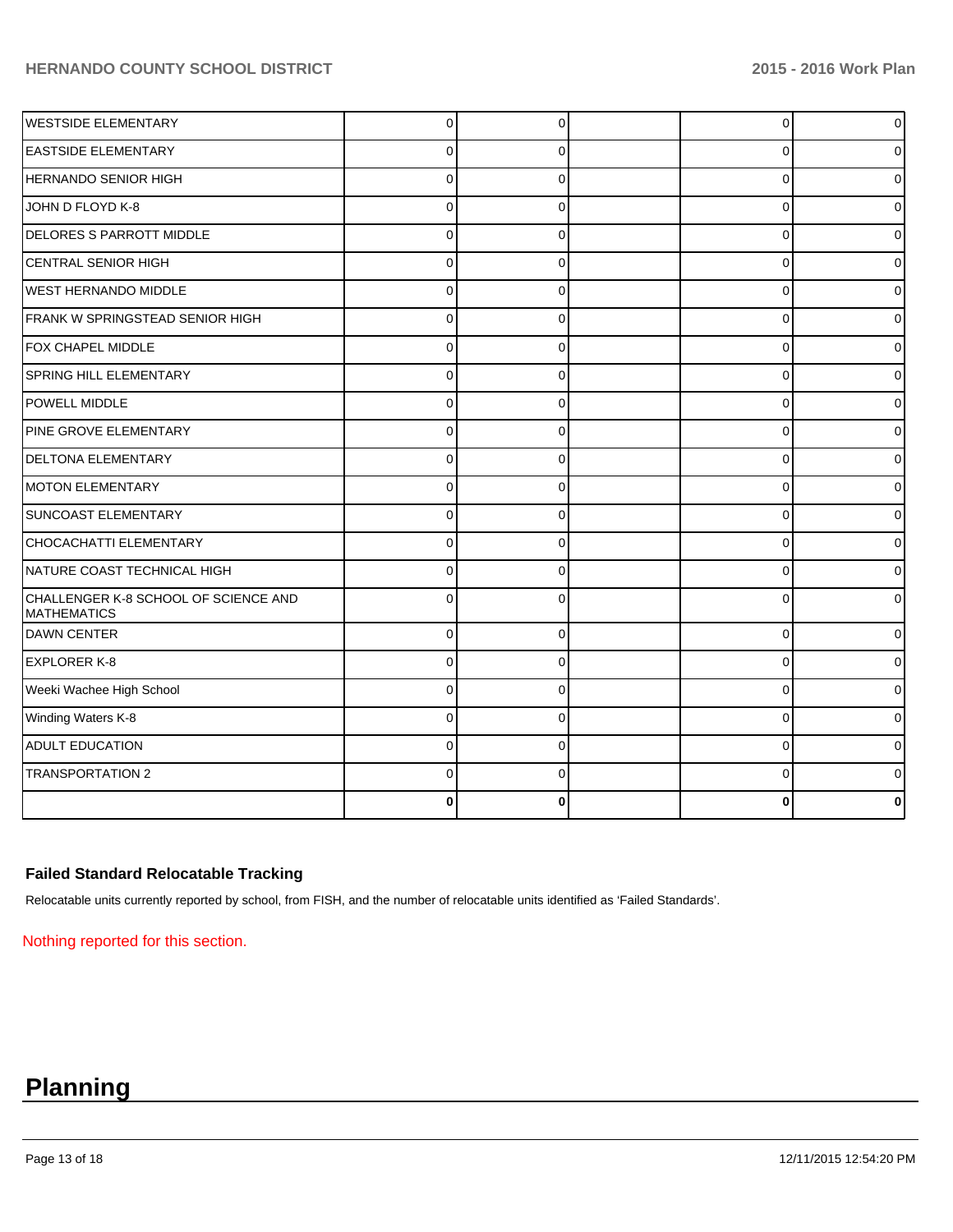## **Class Size Reduction Planning**

**Plans approved by the school board that reduce the need for permanent student stations such as acceptable school capacity levels, redistricting, busing, year-round schools, charter schools, magnet schools, public-private partnerships, multitrack scheduling, grade level organization, block scheduling, or other alternatives.**

Redistricting will be used to maximize permanent capacity to the greatest extent possible. Additional staffing plans are being implemented in order to meet class size reduction.

Redistricting has taken place and approved by the School Board on September 29, 2015 maximizing permanent capacity at all schools in the district.

## **School Closure Planning**

**Plans for the closure of any school, including plans for disposition of the facility or usage of facility space, and anticipated revenues.**

None.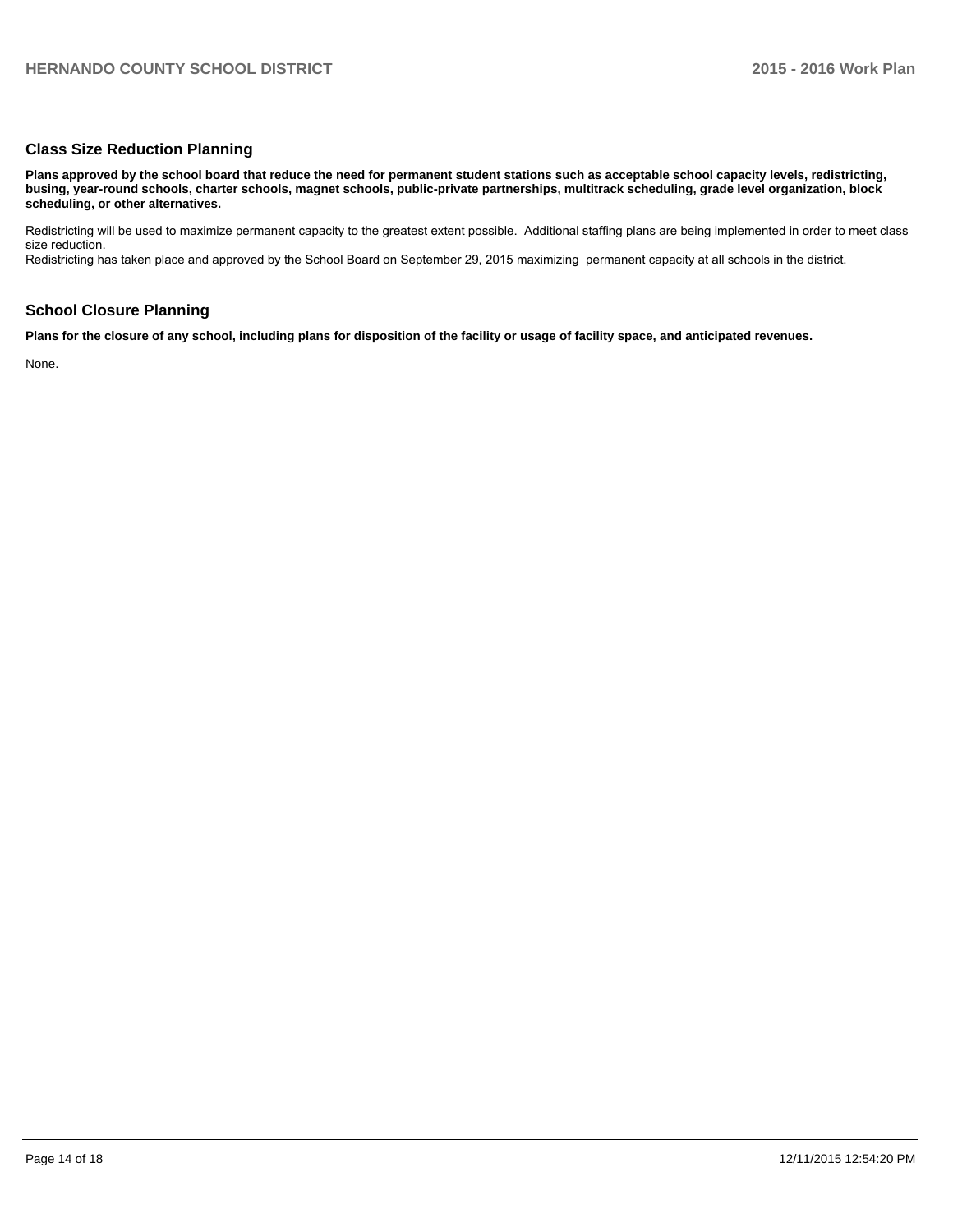# **Long Range Planning**

#### **Ten-Year Maintenance**

District projects and locations regarding the projected need for major renovation, repair, and maintenance projects within the district in years 6-10 beyond the projects plans detailed in the five years covered by the work plan.

| Project                     | 2019 - 2020 / 2024 - 2025<br><b>Projected Cost</b> |
|-----------------------------|----------------------------------------------------|
| <b>HVAC</b>                 | \$58,000,000                                       |
| Roofs                       | \$13,000,000                                       |
| <b>Covered Walkways</b>     | \$250,000                                          |
| Floors                      | \$1,800,000                                        |
| Life Safety                 | \$900,000                                          |
| <b>Fire Alarms</b>          | \$560,000                                          |
| Parking                     | \$750,000                                          |
| Fencing                     | \$45,000                                           |
| Electrical                  | \$800,000                                          |
| Paint                       | \$945,000                                          |
| Athletics/Playgrounds       | \$3,000,000                                        |
| <b>IAQ</b>                  | \$1,400,000                                        |
| <b>Building Maintenance</b> | \$2,600,000                                        |
| Structural & Infrastructure | \$6,600,000                                        |
|                             | \$90,650,000                                       |

# **Ten-Year Capacity**

Schedule of capital outlay projects projected to ensure the availability of satisfactory student stations for the projected student enrollment in K-12 programs for the future 5 years beyond the 5-year district facilities work program.

| Project                                                                  | Location, Community, Quadrant or other<br>general location | 2019 - 2020 / 2024 - 2025<br><b>Projected Cost</b> |
|--------------------------------------------------------------------------|------------------------------------------------------------|----------------------------------------------------|
| Brooksville Elem School Addition/Quarry Preserve DRI City of Brooksville |                                                            | \$12,000,000                                       |
| Winding Waters K-8 addition                                              | North county                                               | \$12,000,000                                       |
| Explorer K-8 addition                                                    | South center of county                                     | \$12,000,000                                       |
| Pine Grove Elementary Addition/Remodeling                                | west central side of county                                | \$12,000,000                                       |
|                                                                          |                                                            | \$48,000,000                                       |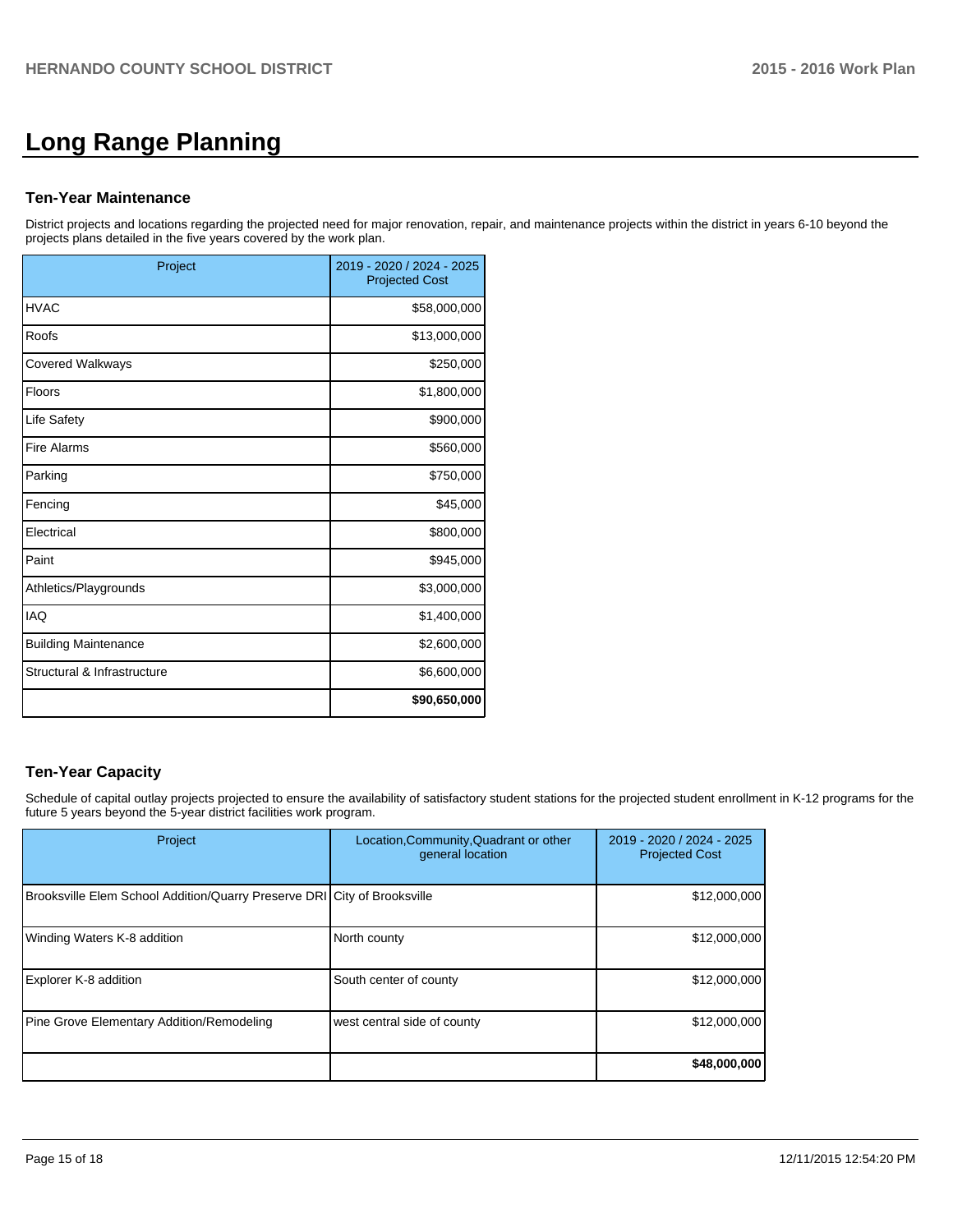#### **Ten-Year Planned Utilization**

Schedule of planned capital outlay projects identifying the standard grade groupings, capacities, and planned utilization rates of future educational facilities of the district for both permanent and relocatable facilities.

| <b>Grade Level Projections</b>   | <b>FISH</b><br>Student<br><b>Stations</b> | <b>Actual 2014 -</b><br>2015 FISH<br>Capacity | Actual<br>$2014 -$<br>2015<br><b>COFTE</b> | Actual 2014 - 2015<br><b>Utilization</b> | Actual 2015 - 2016 / 2024 - 2025 new<br>Student Capacity to be added/removed | Projected 2024<br><b>2025 COFTE</b> | Projected 2024 -<br>2025 Utilization |
|----------------------------------|-------------------------------------------|-----------------------------------------------|--------------------------------------------|------------------------------------------|------------------------------------------------------------------------------|-------------------------------------|--------------------------------------|
| Elementary - District<br> Totals | 12,216                                    | 12,216                                        | 7,262.00                                   | 59.45 %                                  | $-528$                                                                       | 10,916                              | 93.39 %                              |
| Middle - District Totals         | 10.732                                    | 9,655                                         | 8.015.00                                   | 83.01 %                                  |                                                                              | 5.185                               | 53.69 %                              |
| High - District Totals           | 11.381                                    | 10.741                                        | 6.678.00                                   | 62.17 %                                  | $-150$                                                                       | 6.663                               | 62.91 %                              |
| IOther - ESE. etc                | 236                                       | 236                                           | 36.00                                      | 15.25 %                                  | $-30$                                                                        |                                     | 0.00%                                |
|                                  | 34,565                                    | 32,848                                        | 21,991.00                                  | 66.95 %                                  | $-706$                                                                       | 22,764                              | 70.82 %                              |

#### **Combination schools are included with the middle schools for student stations, capacity, COFTE and utilization purposes because these facilities all have a 90% utilization factor. Use this space to explain or define the grade groupings for combination schools.**

Combination schools are included with the middle schools for student stations, capacity, and utilization purposes because these facilities all have a 90% utilization factor. For COFTE, grades pk -5 are included with Elem Schools; grades 6-8 with middle schools.

#### **Ten-Year Infrastructure Planning**

**Proposed Location of Planned New, Remodeled, or New Additions to Facilities in 06 thru 10 out years (Section 28).**

Projects may require water, sewer, electrical,possible turn lanes and signalization and some traffic improvements. Widening of California Street and various traffic improvements in front of Chocachatti ES, Nature Coast Technical HS and Transportation facilities.

Plans for closure of any school, including plans for disposition of the facility or usage of facility space, and anticipated revenues in the 06 thru 10 out **years (Section 29).**

No school closures are planned within this period of time.

#### **Twenty-Year Maintenance**

District projects and locations regarding the projected need for major renovation, repair, and maintenance projects within the district in years 11-20 beyond the projects plans detailed in the five years covered by the work plan.

| Project                  | 2024 - 2025 / 2034 - 2035 Projected Cost |
|--------------------------|------------------------------------------|
| <b>HVAC</b>              | \$120,000,000                            |
| Roofs                    | \$30,000,000                             |
| <b>Covered Sidewalks</b> | \$500,000                                |
| <b>Floors</b>            | \$4,000,000                              |
| Life Safety              | \$2,000,000                              |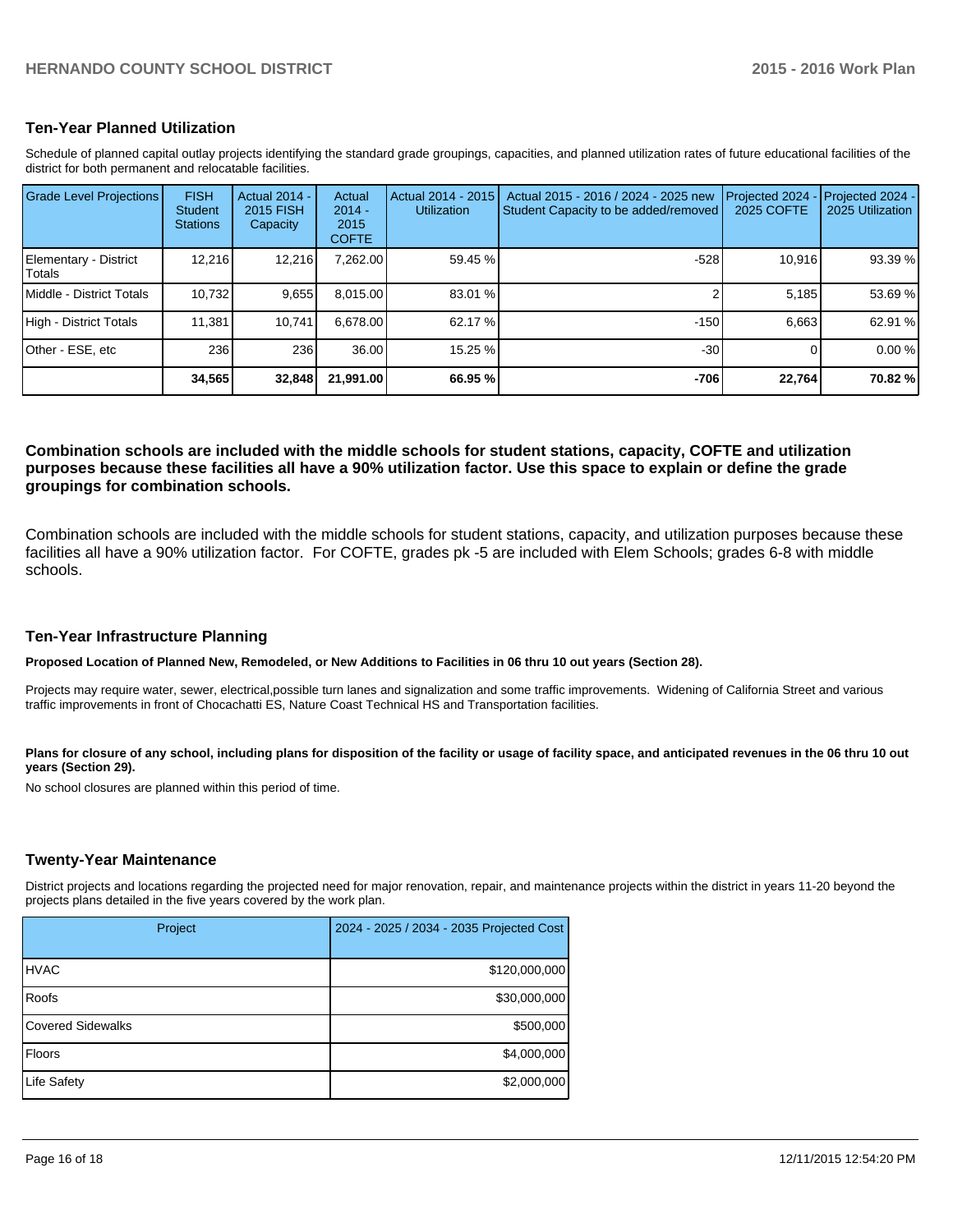| <b>Fire Alarms</b>          | \$1,500,000   |
|-----------------------------|---------------|
| Parking                     | \$1,500,000   |
| Fencing                     | \$500,000     |
| Electrical                  | \$2,000,000   |
| Paint                       | \$2,000,000   |
| Athletics/Playgrounds       | \$6,000,000   |
| <b>IAQ</b>                  | \$3,000,000   |
| <b>Building Maintenance</b> | \$6,000,000   |
| Structural/Infrastructure   | \$20,000,000  |
|                             | \$199,000,000 |

# **Twenty-Year Capacity**

Schedule of capital outlay projects projected to ensure the availability of satisfactory student stations for the projected student enrollment in K-12 programs for the future 11-20 years beyond the 5-year district facilities work program.

| Project                                    | Location, Community, Quadrant or other<br>general location | 2024 - 2025 / 2034 - 2035<br><b>Projected Cost</b> |
|--------------------------------------------|------------------------------------------------------------|----------------------------------------------------|
| Suncoast Elem School Addition              | Southwest Side of County                                   | \$18,000,000                                       |
| Spring Hill Elem School Remodeling/additio | West                                                       | \$8,500,000                                        |
| Deltona Elem School Remodeling/additio     | Southwest side of the County                               | \$22,500,000                                       |
| New K-8 "L"                                | <b>East side of County</b>                                 | \$30,000,000                                       |
| INew K-8 "M"                               | North side of County                                       | \$30,000,000                                       |
|                                            |                                                            | \$109,000,000                                      |

# **Twenty-Year Planned Utilization**

Schedule of planned capital outlay projects identifying the standard grade groupings, capacities, and planned utilization rates of future educational facilities of the district for both permanent and relocatable facilities.

| <b>Grade Level Projections</b>  | <b>FISH</b><br><b>Student</b><br><b>Stations</b> | Actual 2014 -<br>2015 FISH<br>Capacity | Actual<br>$2014 -$<br>2015<br><b>COFTE</b> | <b>Utilization</b> | Actual 2014 - 2015   Actual 2015 - 2016 / 2034 - 2035 new<br>Student Capacity to be added/removed | <b>I</b> Projected 2034 - <b>Projected 2034 -</b><br>2035 COFTE | 2035 Utilization |
|---------------------------------|--------------------------------------------------|----------------------------------------|--------------------------------------------|--------------------|---------------------------------------------------------------------------------------------------|-----------------------------------------------------------------|------------------|
| Elementary - District<br>Totals | 12.216                                           | 12.216                                 | 7.262.00                                   | 59.45 %            | 1.850                                                                                             | 14.155                                                          | 100.63%          |
| Middle - District Totals        | 10.732                                           | 9.655                                  | 8.015.00                                   | $83.01\%$          | 1.207                                                                                             | 6.783                                                           | 62.45 %          |
| High - District Totals          | 11.381                                           | 10.741                                 | 6.678.00                                   | 62.17 %            | -463                                                                                              | 8.552                                                           | 83.21 %          |